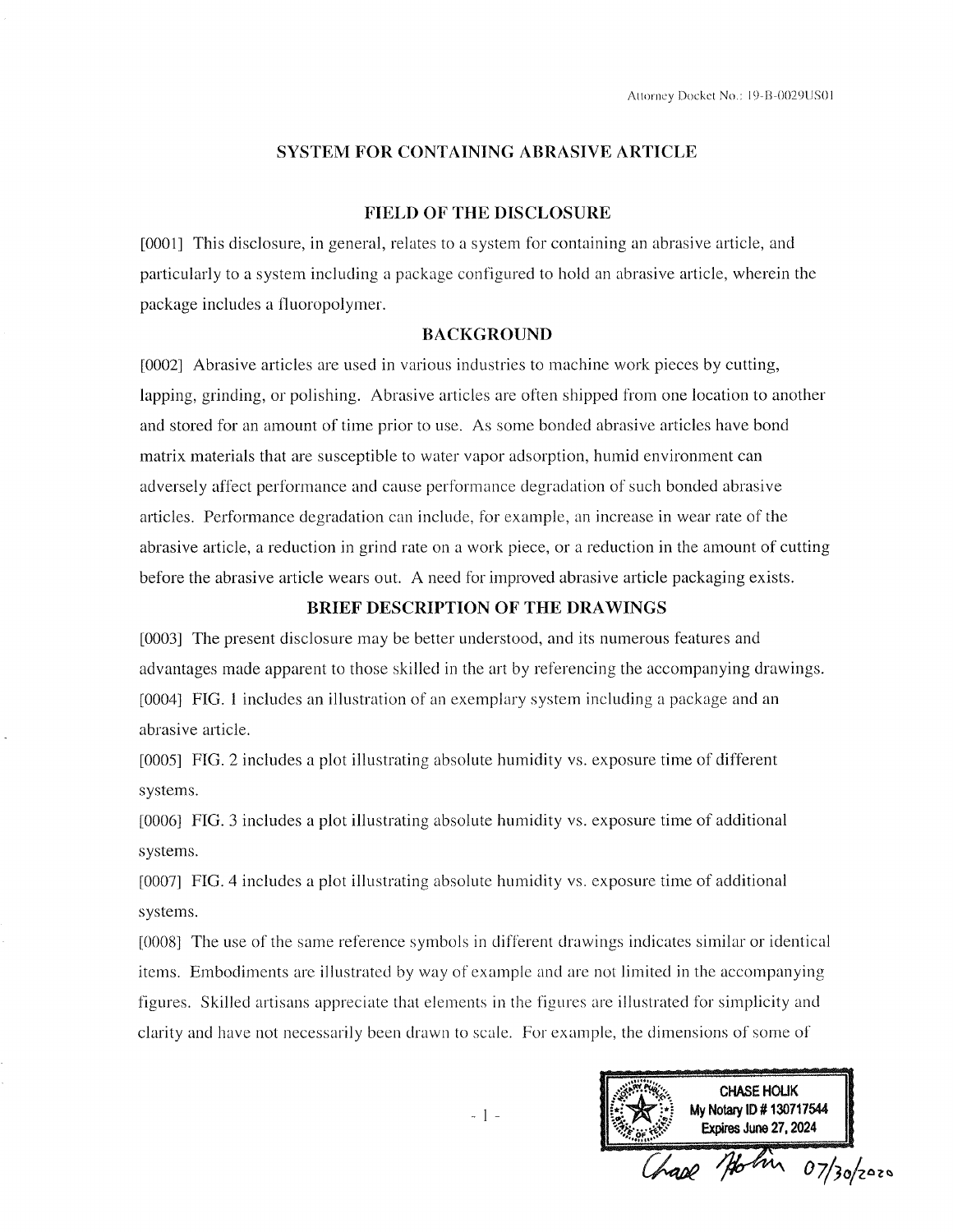the elements in the figures may be exaggerated relative to other elements to help to improve understanding of embodiments of the invention.

## **DETAILED DESCRIPTION**

[0009] The following description in combination with the figures is provided to assist in understanding the teachings disclosed herein. The following discussion will focus on specific implementations and embodiments of the teachings. This focus is provided to assist in describing the teachings and should not be interpreted as a limitation on the scope or applicability of the teachings. However, other teachings can certainly be used in this application. [0010] As used herein, the terms "comprises," "comprising," "includes," "including," "has," "having" or any other variation thereof, are intended to cover a non-exclusive inclusion. For example, a method, article, or apparatus that comprises a list of features is not necessarily limited only to those features but may include other features not expressly listed or inherent to such method, article, or apparatus. Further, unless expressly stated to the contrary, "or" refers to an inclusive-or and not to an exclusive-or. For example, a condition A or B is satisfied by any one of the following: A is true (or present) and B is false (or not present), A is false (or not present) and B is true (or present), and both A and B are true (or present).

[0011] Also, the use of "a" or "an" is employed to describe elements and components described herein. This is done merely for convenience and to give a general sense of the scope of the invention. This description should be read to include one or at least one and the singular also includes the plural, or vice versa, unless it is clear that it is meant otherwise. For example, when a single item is described herein, more than one item may be used in place of a single item. Similarly, where more than one item is described herein, a single item may be substituted for that more than one item.

[0012] Unless otherwise defined, all technical and scientific terms used herein have the same meaning as commonly understood by one of ordinary skill in the art to which this invention belongs. The materials, methods, and examples are illustrative only and not intended to be limiting. To the extent that certain details regarding specific materials and processing acts are not described, such details may include conventional approaches, which may be found in reference books and other sources within the manufacturing arts.

[0013] Embodiments are drawn to a system for containing an abrasive article. The system can include a package defining an enclosed space configured to contain at least one abrasive article.

- 2 -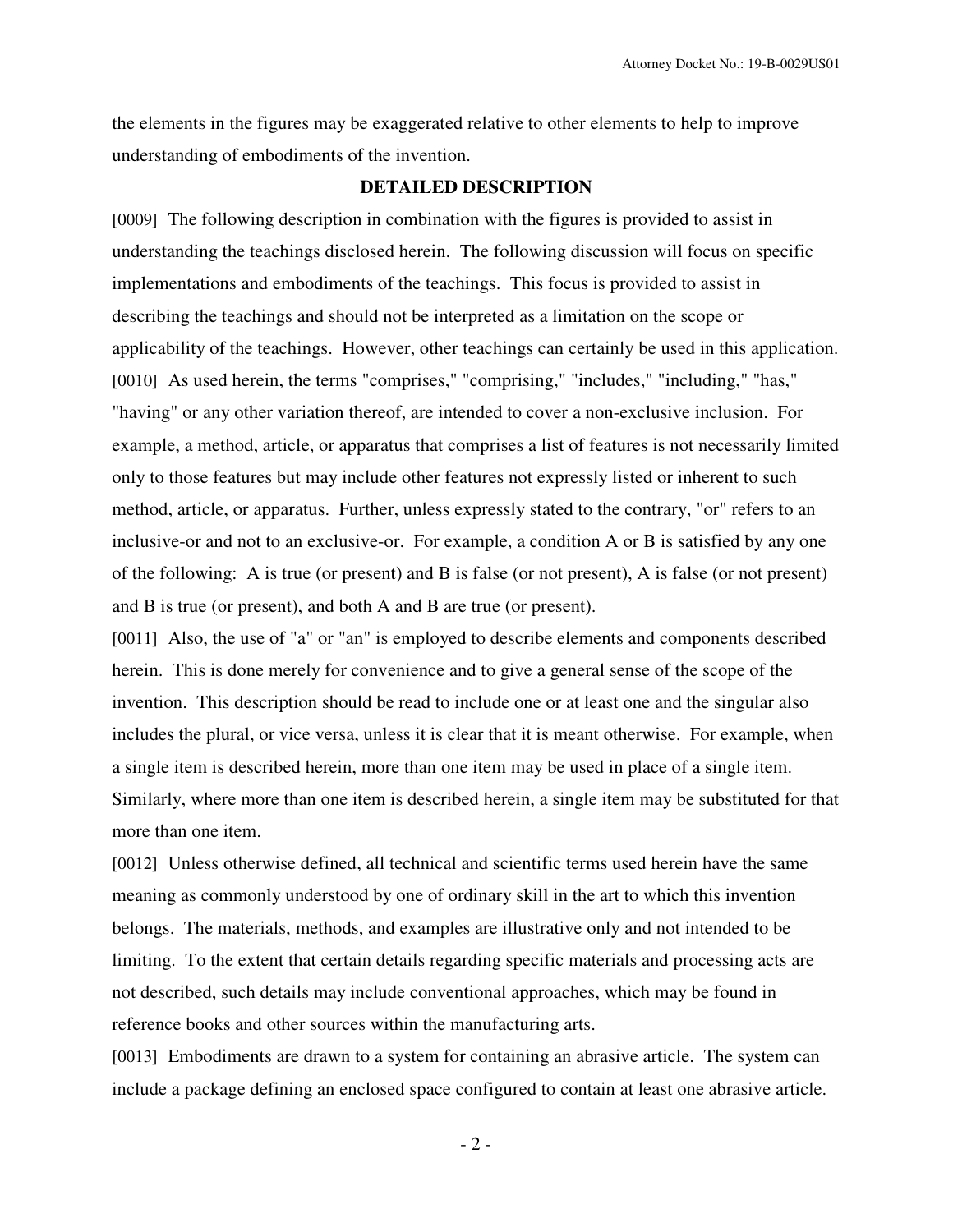The package can be suited for shipping or storing abrasive articles including a hygroscopic bond material, such as a resin-based bond material or a hygroscopic inorganic material. The package can help to significantly reduce moisture uptake (i.e., water vapor adsorption) of abrasive articles contained therein, particularly when the package is exposed to a humid condition, and thus, can allow improved packaging and extended storage, reducing the likelihood of performance degradation of the abrasive article.

[0014] FIG. 1 includes an illustration of an exemplary system 100 including a package 102 defining an enclosed space 110. The package 102 can be configured to contain at least one abrasive article. As illustrated, a plurality of abrasive articles 104 are held in the enclosed space 110. In an embodiment, the abrasive article 104 can include an abrasive disc, a grinding wheel, an ultra-thin wheel, a cut-off wheel, a combination wheel, or any combination thereof. In another embodiment, the system 100 can include at least 1, at least 3, at least 5, at least 8, at least 10, at least 15, at least 20, at least 30, at least 50, or at least 500 abrasives articles 104 contained in the package 102.

[0015] The package 102 can be in the form of a bag, a pouch, or the like. In an embodiment, the package 102 can include a polymeric material. In an aspect, the polymeric material can include a fluoropolymer including, for example, polyvinylidene fluoride (PVDF), polytetrafluoroethylene (PTFE), a homopolymer of polychlorotrifluoroethylene (PCTFE), a homopolymer of polyvinylfluoride (PVF), a copolymer of fluorinated ethylene propylene (FEP), a copolymer of perfluoroalkoxy alkane (PFA), a copolymer of ethylene tetrafluoroethylene (ETFE), a copolymer of ethylene chlorotrifluoroethylene (ECTFE), a terpolymer of poly(trifluoroethylene-cohexafluoropropylene-co-vinylidene fluoride) (THV), or any combination thereof. In a particular embodiment, the fluoropolymer can include a homopolymer of polychlorotrifluoroethylene (PCTFE), a copolymer of fluorinated ethylene propylene (FEP), a copolymer of perfluoroalkoxy alkane (PFA), a copolymer of ethylene tetrafluoroethylene (ETFE), a copolymer of ethylene chlorotrifluoroethylene (ECTFE), or any combination thereof.

[0016] In another embodiment, the package 102 can be free of metal. For example, the package 102 can consist of a polymer. In a particular embodiment, the package 102 can consist of a fluoropolymer. More particularly, the package 102 can consist of at least one polymer selected from the group consisting of a homopolymer of polyvinylidene fluoride (PVDF), a copolymer of polyvinylidene fluoride (PVDF), polytetrafluoroethylene (PTFE), a homopolymer of

- 3 -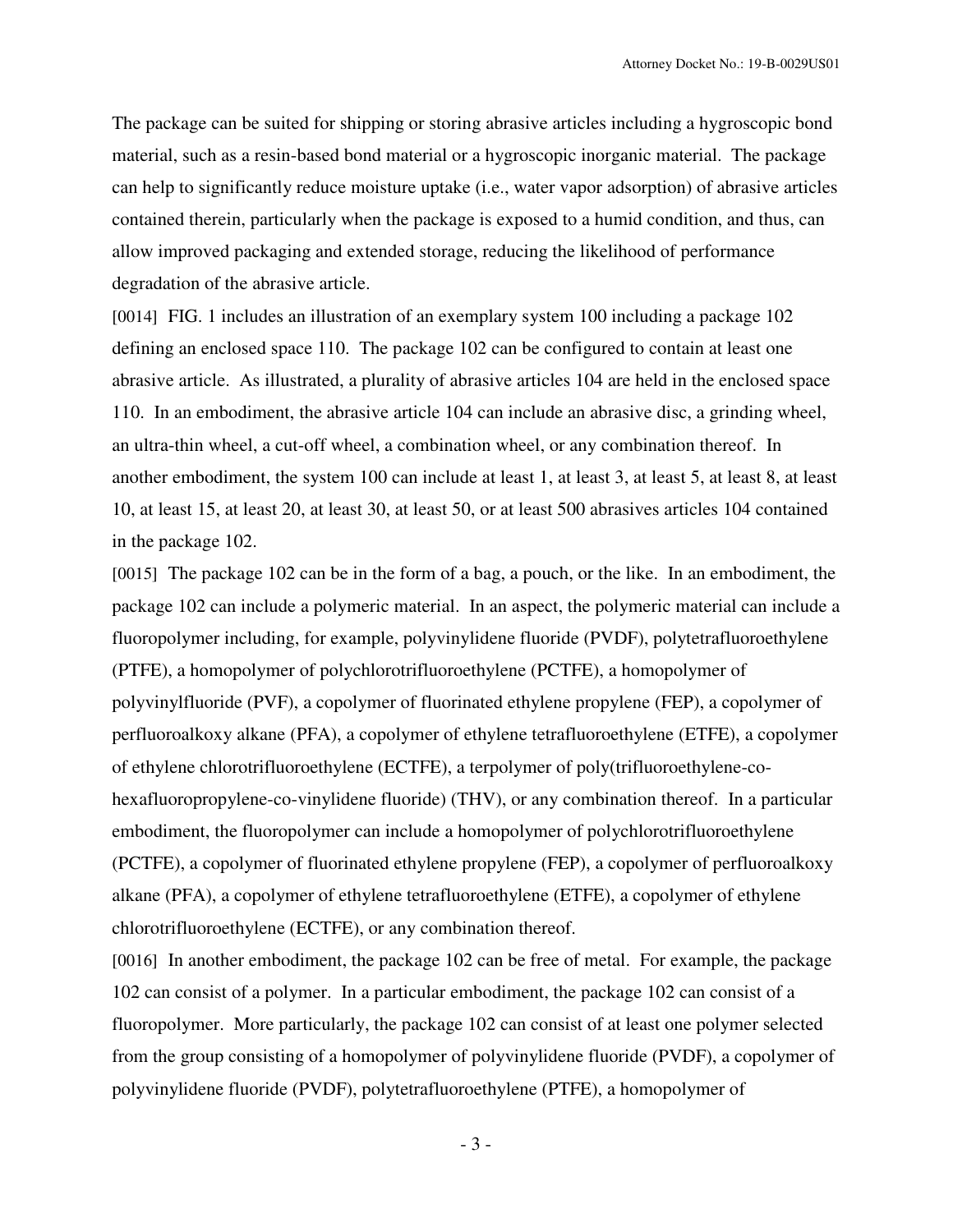polychlorotrifluoroethylene (PCTFE), a homopolymer of polyvinylfluoride (PVF), a copolymer of fluorinated ethylene propylene (FEP), a copolymer of perfluoroalkoxy alkane (PFA), a copolymer of ethylene tetrafluoroethylene (ETFE), a copolymer of ethylene chlorotrifluoroethylene (ECTFE), a terpolymer of poly(trifluoroethylene-cohexafluoropropylene-co-vinylidene fluoride) (THV). In a particular aspect, the package 102 can consist of at least one fluoropolymer selected from the group consisting of a homopolymer of polychlorotrifluoroethylene (PCTFE), a copolymer of fluorinated ethylene propylene (FEP), a copolymer of ethylene tetrafluoroethylene (ETFE), and a copolymer of ethylene chlorotrifluoroethylene (ECTFE). In a particular example, the package 102 can consist of a copolymer of ethylene tetrafluoroethylene (ETFE). In another particular example, the package 102 can consist of a copolymer of fluorinated ethylene propylene (FEP). In another particular example, the package 102 can consist of a copolymer of ethylene chlorotrifluoroethylene (ECTFE).

[0017] In another embodiment, the package 102 can include a film, a sheet, or the like. In a particular embodiment, the package 102 can consist of a single layer, such as a single polymeric layer. In an exemplary implement, the package 102 can be formed with a single layer of a polymeric film, a single layer of a polymeric sheet, or the like. In an aspect, the polymeric layer can include a fluoropolymer described in embodiments of this disclosure. In a particular aspect, the polymeric layer can consist of a fluoropolymer. More particularly, the package 102 can consist of a single polymeric layer consisting of at least one polymer selected from the group consisting of polyvinylidene fluoride (PVDF), a homopolymer of polychlorotrifluoroethylene (PCTFE), a homopolymer of polyvinylfluoride (PVF), a copolymer of fluorinated ethylene propylene (FEP), a copolymer of perfluoroalkoxy alkane (PFA), a copolymer of ethylene tetrafluoroethylene (ETFE), a copolymer of ethylene chlorotrifluoroethylene (ECTFE), a terpolymer of poly(trifluoroethylene-co-hexafluoropropylene-co-vinylidene fluoride) (THV). For instance, the package 102 can consist of a single polymeric layer consisting of ethylene tetrafluoroethylene (ETFE). In another example, the package 102 can consist of a single polymeric layer consisting of a copolymer of fluorinated ethylene propylene (FEP). In another particular example, the package 102 can consist of a single polymeric layer consisting of a copolymer of ethylene chlorotrifluoroethylene (ECTFE).

- 4 -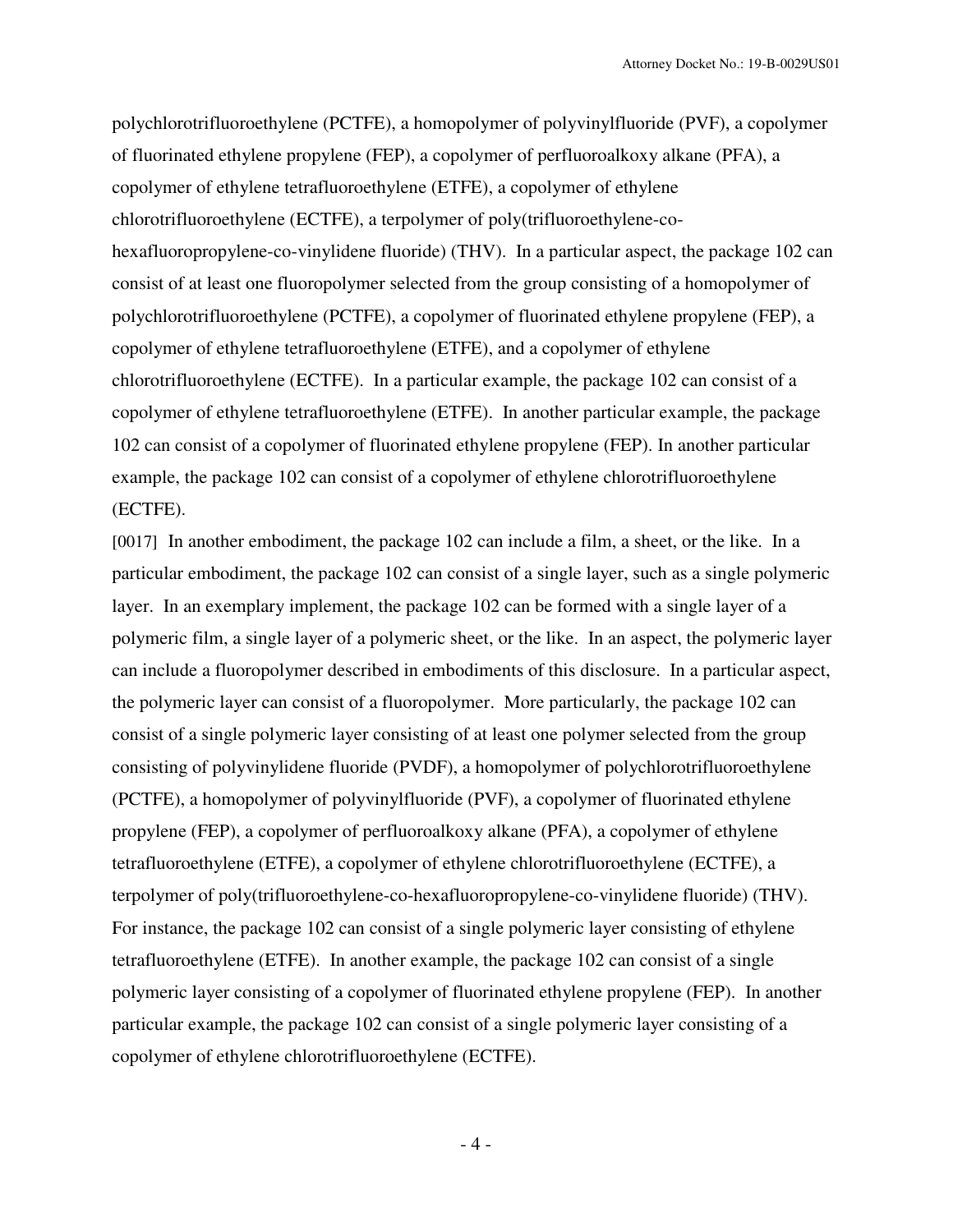[0018] In an embodiment, the package 102 can be flexible to facilitate packaging of abrasive articles 104. In an aspect, the package 102 can have a certain flexibility that can facilitate improved packaging of abrasive articles.

[0019] In an embodiment, the package 102 can have a certain tensile strength that can facilitate improved packaging of abrasive articles 104. In an aspect, the package 102 can include a tensile strength of at least 5 MPa, at least 8MPa, or at least 12 MPa. In another aspect, the package 102 can include a tensile strength of at most 80 MPa, at most 75 MPa, or at most 70MPa. Moreover, the package 102 can include a tensile strength in a range including any of the minimum and maximum values noted herein. For example, the package 102 can include a tensile strength in a range from 5 MPa to 80 MPa. As disclosed herein, tensile strength is measured according to ASTM D882.

[0020] In a further embodiment, the package 102 can have a certain average thickness that can facilitate improved packaging of abrasive articles 104. In an aspect, the package 102 can include an average thickness of at least at least 30 microns, at least 40 microns, at least 50 microns, or at least 100 microns. In another aspect, the package 102 can include an average thickness of at most 800 microns, at most 750 microns, at most 700 microns, or at most 600 microns. Moreover, the package 102 can have a certain average thickness in a range including any of the minimum and maximum values noted herein. For example, the package 102 can have an average thickness in a range from at least 30 microns to at most 600 microns or in a range from at least 50 microns to at most 750 microns.

[0021] In an embodiment, the package 102 can have a certain water vapor transmission rate ("WVTR" hereinafter) that can facilitate improved packaging and storage of abrasive articles 104. In an aspect, the package 102 can include a WVTR of at most 7  $g/m^2$ -day, at most 6  $g/m^2$ day, at most 5 g/m<sup>2</sup>-day, or at most 4 g/m<sup>2</sup>-day. In a particular aspect, the package 102 can include a WVTR less than 2.8  $g/m^2$ -day or at most 2.5  $g/m^2$ -day. The WVTR is determined at 37.8  $\degree$ C and 100% relative humidity (RH) according to ASTM F1249-01. In another aspect, the package 102 can include a WVTR of at least 0.001  $g/m^2$ -day, at least 0.005  $g/m^2$ -day, or at least 0.01 g/m<sup>2</sup>-day. Moreover, the WVTR can be in a range including any of the minimum and maximum values noted herein. For example, the package 102 can include a WVTR in a range from 0.001 g/m<sup>2</sup>-day to 7 g/m<sup>2</sup>-day or in a range from 0.001 g/m<sup>2</sup>-day to 4 g/m<sup>2</sup>-day or in a range from 0.001  $\text{g/m}^2$ -day to 2.5  $\text{g/m}^2$ -day.

- 5 -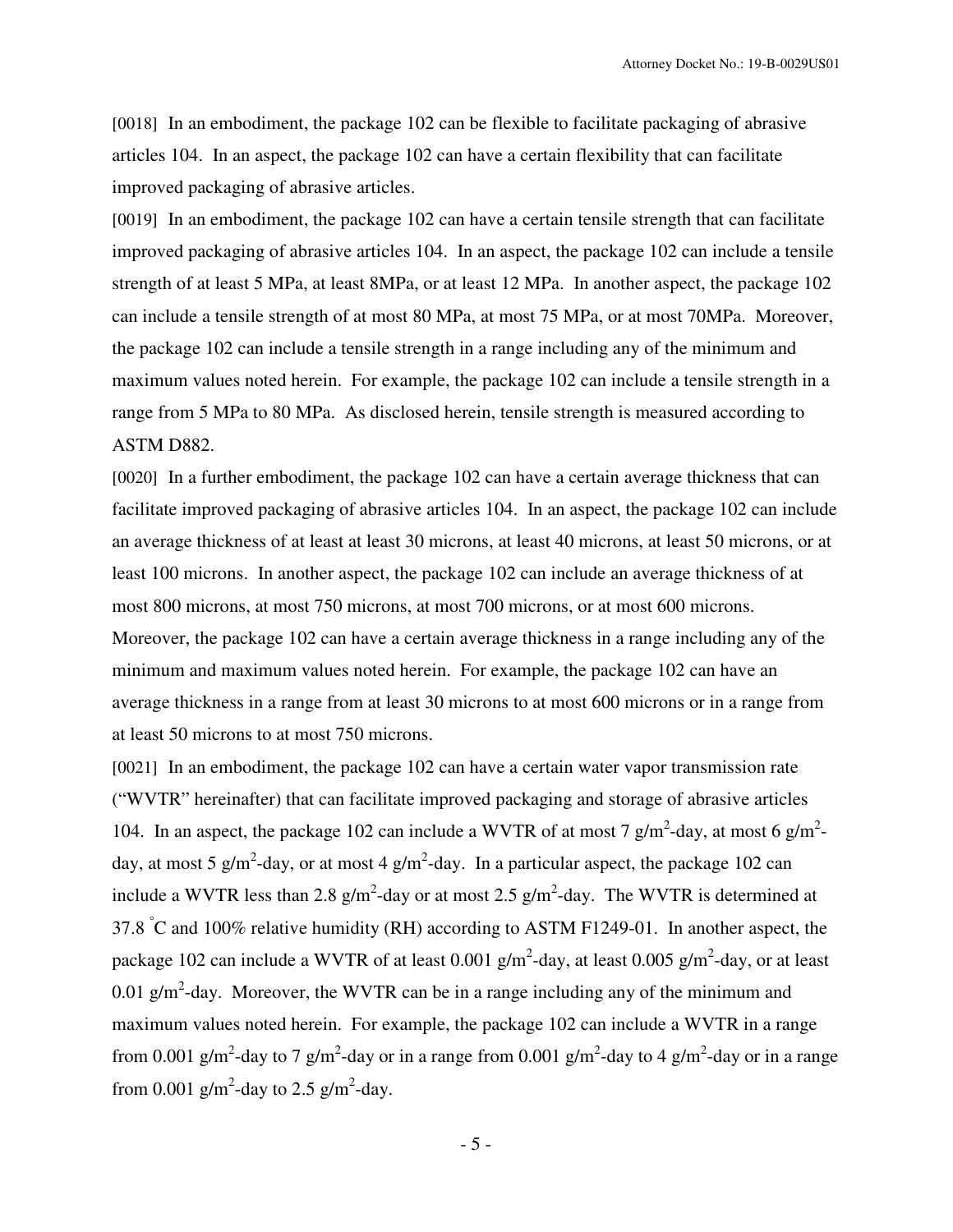[0022] In an embodiment, the package 102 can have a certain density that can facilitate improved packaging and moisture uptake of abrasive articles 104. In an aspect, the package 102 can include a density of at least 1.4 g/cc, at least 1.5 g/cc, or at least 1.6 g/cc. In another aspect, the package 102 can include a density of at most 2.4 g/cc, at most 2.3 g/cc, or at most 2.2 g/cc. Moreover, the density can be in a range including any of the minimum and maximum values noted herein. For example, the package 102 can include a density in a range from 1.4 g/cc to 2.4 g/cc.

[0023] In an embodiment, the package 102 can include a fluoropolymer having a certain crystallinity that can facilitate improved packaging and moisture uptake of abrasive articles 104. [0024] In an embodiment, the package 102 can be heat-sealable. In another embodiment, the package may be sealed by an adhesive, a mechanical fastener, or any combination thereof. In an aspect, the adhesive can include a tape, a pressure sensitive adhesive, or any combination thereof. In another aspect, a strip fastener may be used to facilitate sealing of the package. In a further aspect, the package can be resealed.

[0025] In an embodiment, the package 102 can include a seal 108 having a certain width, W, that can facilitate improved sealing and moisture uptake of the package 102. In an aspect, the width, W, of the seal 108 can be at least 1 cm, at least 2 cm, at least 4 cm, or at least 5 cm. In another aspect, the width W can be at most 20 cm, such as at most 15 cm or at most 10 cm. Moreover, the seal 108 can have a width, W, in a range including any of the minimum and maximum values noted herein. For example, the width, W, of the seal 108 can be at least 1 cm to at most 20 cm. [0026] In some instances, the system 100 may optionally include a desiccant contained in the enclosed space 110. An exemplary desiccant can include a metal oxide or hydroxide scavenger, a metal sulfate scavenger, a metal halide scavenger, a metal silicate, other inorganic scavengers, an organometallic scavenger, a metal ligand, organic scavengers, or any combination thereof. In an example, a metal includes an alkali metal, such as lithium; an alkaline earth metal, such as beryllium, calcium, magnesium, or barium; a transition metal, such as iron, manganese, palladium, zirconium, cobalt, copper, zinc, titanium, or chromium; other metals, such as aluminum; alloys thereof, or any combination thereof. An exemplary metal oxide scavenger includes dehydrated or partially dehydrated oxides of the above metals, such as calcium oxide, barium oxide, cobalt oxide, magnesium oxide, alumina, titanium oxide, zirconia, zinc oxide, or any combination thereof. An exemplary metal halide can include a halide or perchlorate of a

- 6 -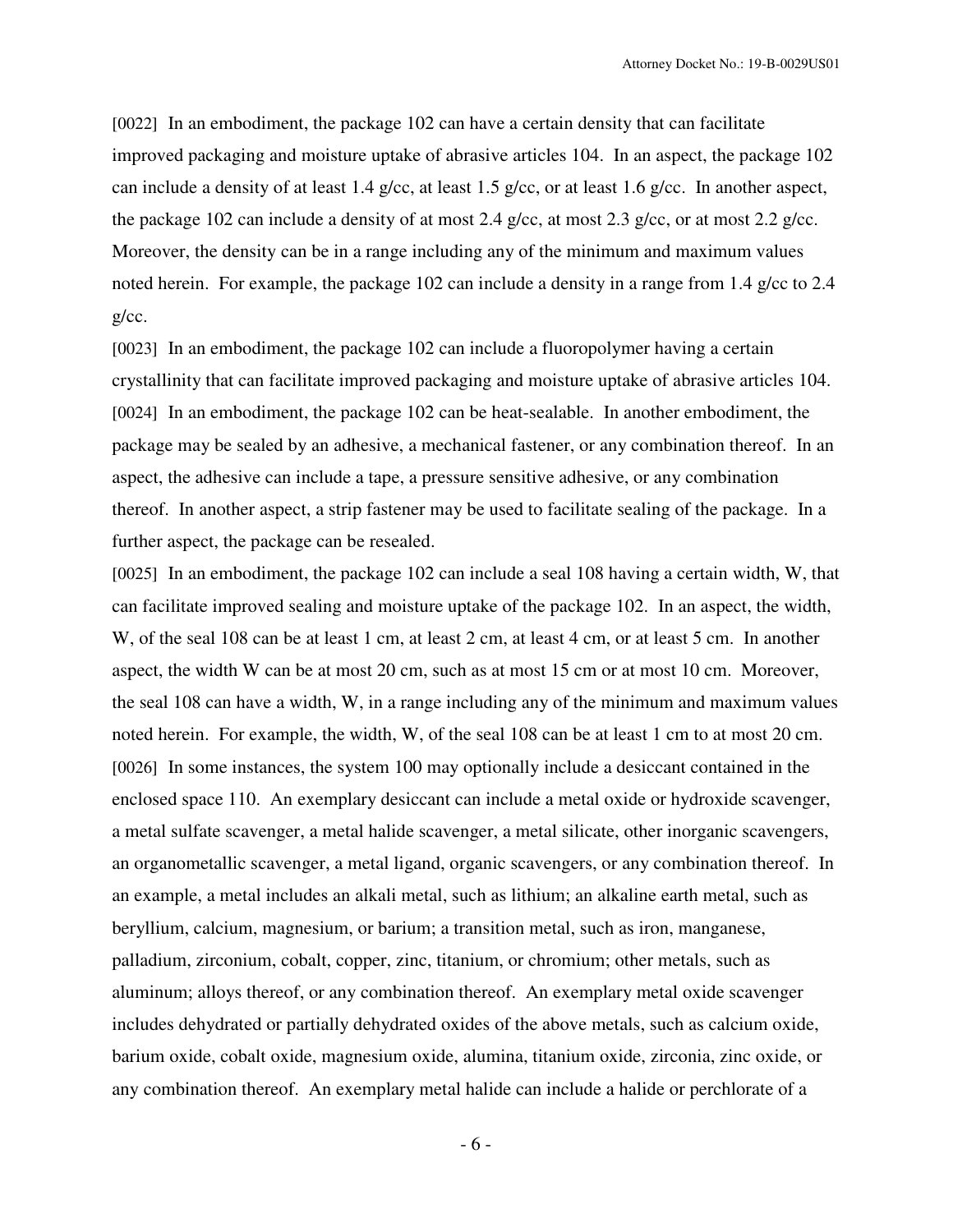metal listed above, or an exemplary metal sulfate can include a sulfate of a metal listed above, such as sodium sulfate, calcium sulfate, barium sulfate, copper sulfate, or any combination thereof. Another inorganic scavenger can include a montmorillonite clay, a zeolite, activated carbon, silica gel, alumina gel, bauxite, or any combination thereof.

[0027] In a particular aspect, the desiccant can include molecular sieves, clay, or any combination thereof. A particular example of clay can include a smectite, such as a bentonite or a montmorillonite, a sepiolite, or any combination thereof. In another particular example, clay can include a 2:1 ratio of tetrahedral to octahedral crystal sheets. In a further example, the desiccant can include bentonite, montmorillonite, sepiolite, or any combination thereof. In some particular implementations, the desiccant can consist essentially of at least one of bentonite, montmorillonite, and sepiolite.

[0028] The abrasive articles 104 can be formed utilizing techniques known in the art. In an embodiment, the abrasive articles 104 can include a bonded abrasive article including a bonded abrasive body. In an aspect, the bonded abrasive body can include a bond material and abrasive particles contained within the bond material. In an example, the bond material can include an organic material, such as a resin-based material. In another instance, the bond material can include an inorganic material. In a particular example, the bond material can consist essentially of an organic material. A non-limiting example of organic material can include phenolic resin, boron-modified resin, nano-particle-modified resin, urea-formaldehyde resin, acrylic resin, epoxy resin, polybenzoxazine, polyester resin, isocyanurate resin, melamine-formaldehyde resin, polyimide resin, other suitable thermosetting or thermoplastic resins, or any combination thereof. An exemplary phenolic resin can include resole and novolac. The bond material can be hygroscopic and absorb water over time as it traverses the package 102. It is believed that after moisture in the product exceeds certain level, the grinding performance such as, grinding and cutting can be degraded.

[0029] Abrasive particles known in the art can be used in forming the abrasive article 104. For example, the abrasive particles can include silica, alumina (fused or sintered), zirconia, zirconia/alumina oxides, silicon carbide, garnet, diamond, cubic boron nitride, silicon nitride, ceria, titanium dioxide, titanium diboride, boron carbide, tin oxide, tungsten carbide, titanium carbide, iron oxide, chromia, flint, emery, dolomite, or any combination thereof.

- 7 -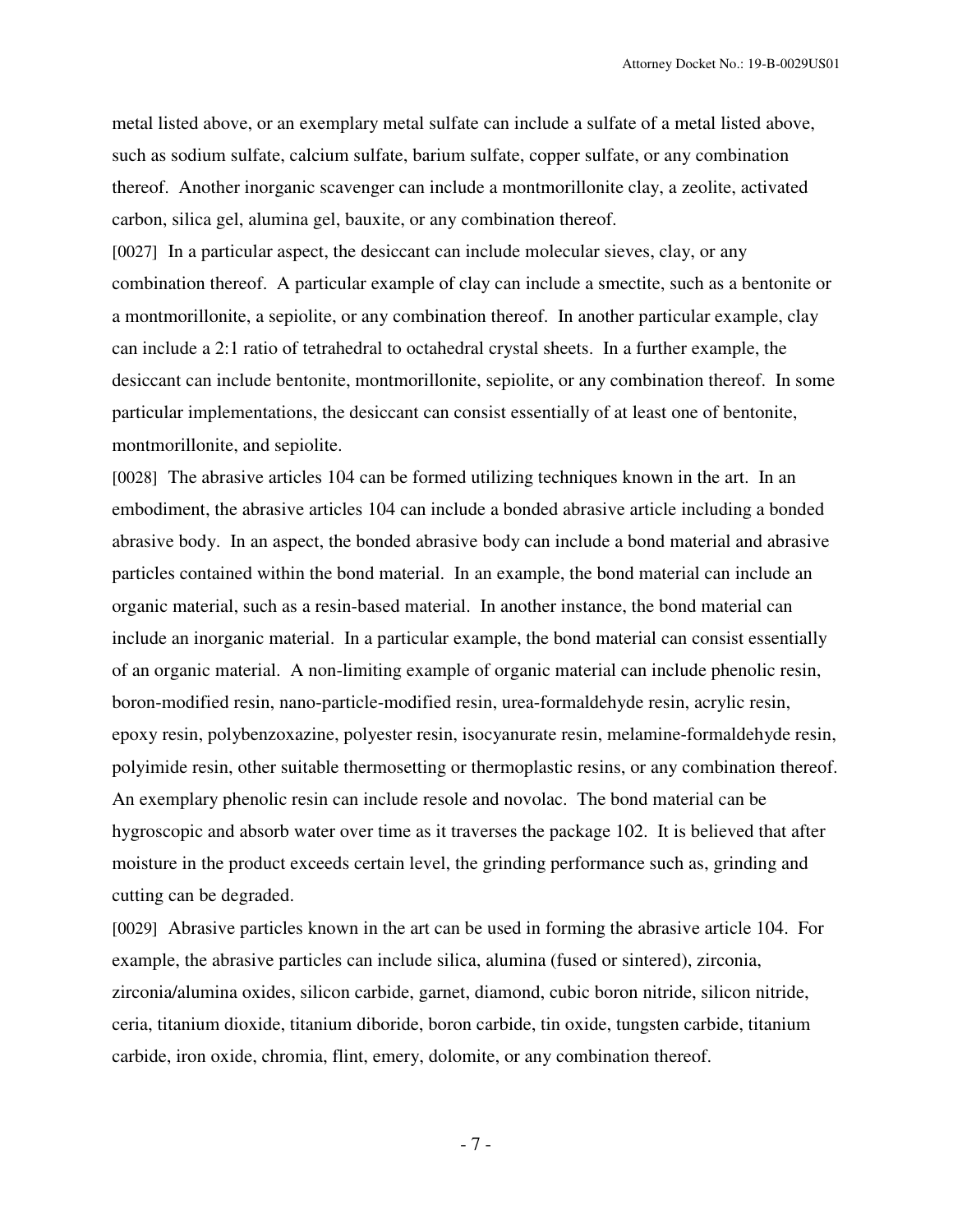[0030] In some instances, the bonded abrasive body can optionally include an additive including such as a filler material, secondary abrasive particles, or the like. The fillers can include active and/or inactive fillers. A non-exhaustive list of active fillers can include Cryolite, PAF (a mixture of  $K_3AIF_6$  and  $KAlF_4$ ),  $KBF_4$ ,  $K_2SO_4$ , barium sulfate, sulfides (Fe $S_2$ , ZnS), NaCl/KCl, low melting metal oxides, or combinations thereof. A non-exhaustive list of inactive fillers can include CaO, CaCO<sub>3</sub>, Ca(OH)<sub>2</sub>, CaSiO<sub>3</sub>, Kyanite (a mixture of  $Al_2O_3-SiO_2$ ), Saran (Polyvinylidene chloride), Nephenline (Na, K) AlSiO<sub>4</sub>, wood powder, coconut shell flour, stone dust, feldspar, kaolin, quartz, other forms of silica, short glass fibers, asbestos fibers, balotini, surface-treated fine grain (silicon carbide, corundum etc.), pumice stone, cork powder and combinations thereof. The secondary abrasive grains can include, for example, ceramic oxides (e.g., coated or non-coated fused  $Al_2O_3$ , monocrystal  $Al_2O_3$ ), minerals (e.g., garnet and emery), nitrides (e.g.,  $Si<sub>3</sub>N<sub>4</sub>$ , AlN) and carbides (e.g., SiC).

[0031] In some implementations, the abrasive article 104 can include one or more reinforcement layers. A reinforcement layer can be made of any number of various materials. An exemplary reinforcement layer can include a polymeric film (including primed films), such as a polyolefin film (e.g., polypropylene including biaxially oriented polypropylene), a polyester film (e.g., polyethylene terephthalate), or a polyamide film; a cellulose ester film; a metal foil; a mesh; a foam (e.g., natural sponge material or polyurethane foam); a cloth (e.g., cloth made from fibers or yams comprising fiberglass, polyester, nylon, silk, cotton, poly-cotton or rayon); a paper; a vulcanized paper; a vulcanized rubber; a vulcanized fiber; a nonwoven material; or any combination thereof, or treated versions thereof. A cloth backing can be woven or stitch bonded. In particular examples, the reinforcement layer can be selected from a group consisting of paper, polymer film, cloth, cotton, poly-cotton, rayon, polyester, poly-nylon, vulcanized rubber, vulcanized fiber, fiberglass fabric, metal foil or any combination thereof. In other examples, the reinforcement layer includes a woven fiberglass fabric.

[0032] The system 100 described in embodiments herein can notably reduce moisture (e.g., water vapor) uptake by the bonded abrasive articles 104, which can help to reduce the likelihood of degradation of performance, such as G-ratio, of the abrasive articles. In an aspect, the abrasive articles 104 can have a moisture uptake of at most 0.5% or at most 0.4% when exposed to 90% RH at 21 °C for 7 days. Moisture uptake of the abrasive articles 104 can be determined as follows. The system 100 can be exposed to the condition of 21  $^{\circ}$ C and 90% RH for a period

- 8 -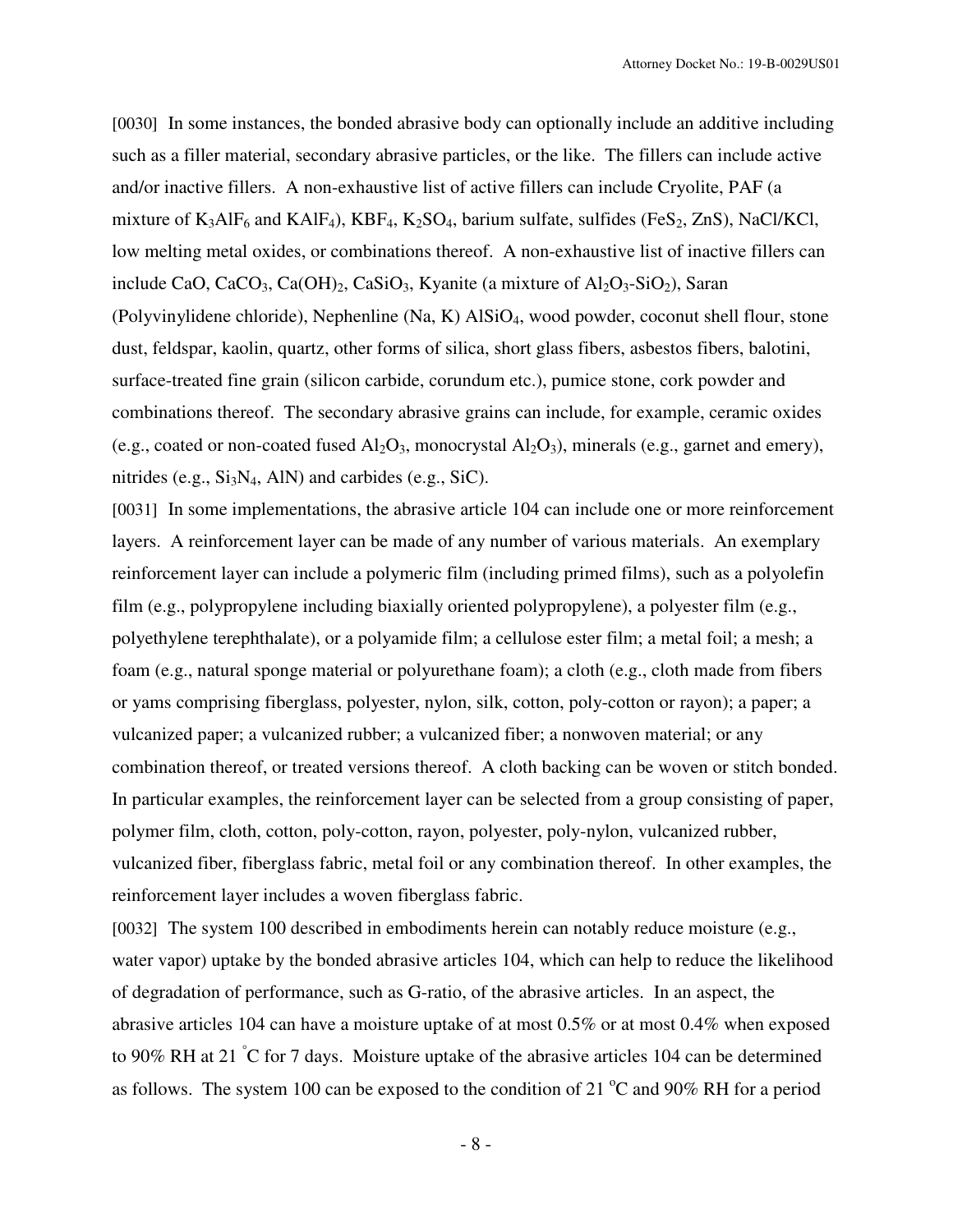of time, such as 7 days or longer. The percentage of the weight changes of the abrasive articles are referred to as moisture uptake, Wu, in this disclosure, and can be determined by the formula, Wu=[(Wa-Wo)/Wo]×100%, where Wo is the weight of the abrasive articles prior to exposure, and Wa is the weight after the exposure.

[0033] In another aspect, the abrasive articles 104 can have a Relative G-Ratio of at least 0.7 after exposing the system 100 in the condition of  $21^{\circ}$ C and 90% relative humidity (RH) over at least 7 days, such as at least 14 days, at least 21 days, at least 28 days, or at least 35 days. In still another aspect, the abrasive articles 104 can have a Relative G-Ratio of at least 0.7, such as at least 0.8, at least 0.85, at least 0.9, or even at least 0.95, such as approximately 1.0, after the system 100 is exposed to the condition of  $21^{\circ}$ C and 90% RH over at least 7 days. The Relative G-Ratio is determined by dividing the G-Ratio of the abrasive articles after exposure by the G-Ratio of the dry abrasive articles prior to exposure. As used herein, a dry abrasive article refers to the abrasive article that has been dried at  $120\text{ °C}$  for 24 hours. Further, as used herein, the values of Relative G-Ratio, G-Ratio, and water vaper uptake can refer to the respective average value of the abrasive articles contained in the same package.

[0034] Many different aspects and embodiments are possible. Some of those aspects and embodiments are described herein. After reading this specification, skilled artisans will appreciate that those aspects and embodiments are only illustrative and do not limit the scope of the present invention. Embodiments may be in accordance with any one or more of the embodiments as listed below.

## **EMBODIMENTS**

[0035] Embodiment 1. A system for containing an abrasive article comprising:

[0036] a package defining an enclosed space configured to hold one or more abrasive articles, wherein the package consists of a fluoropolymer.

[0037] Embodiment 2. The system of embodiment 1, wherein the fluoropolymer comprises polyvinylidene fluoride (PVDF), a homopolymer of polychlorotrifluoroethylene (PCTFE), a homopolymer of polyvinylfluoride (PVF), a copolymer of fluorinated ethylene propylene (FEP), a copolymer of perfluoroalkoxy alkane (PFA), a copolymer of ethylene tetrafluoroethylene (ETFE), a copolymer of ethylene chlorotrifluoroethylene (ECTFE), a terpolymer of poly(trifluoroethylene-co-hexafluoropropylene-co-vinylidene fluoride) (THV), or any combination thereof.

- 9 -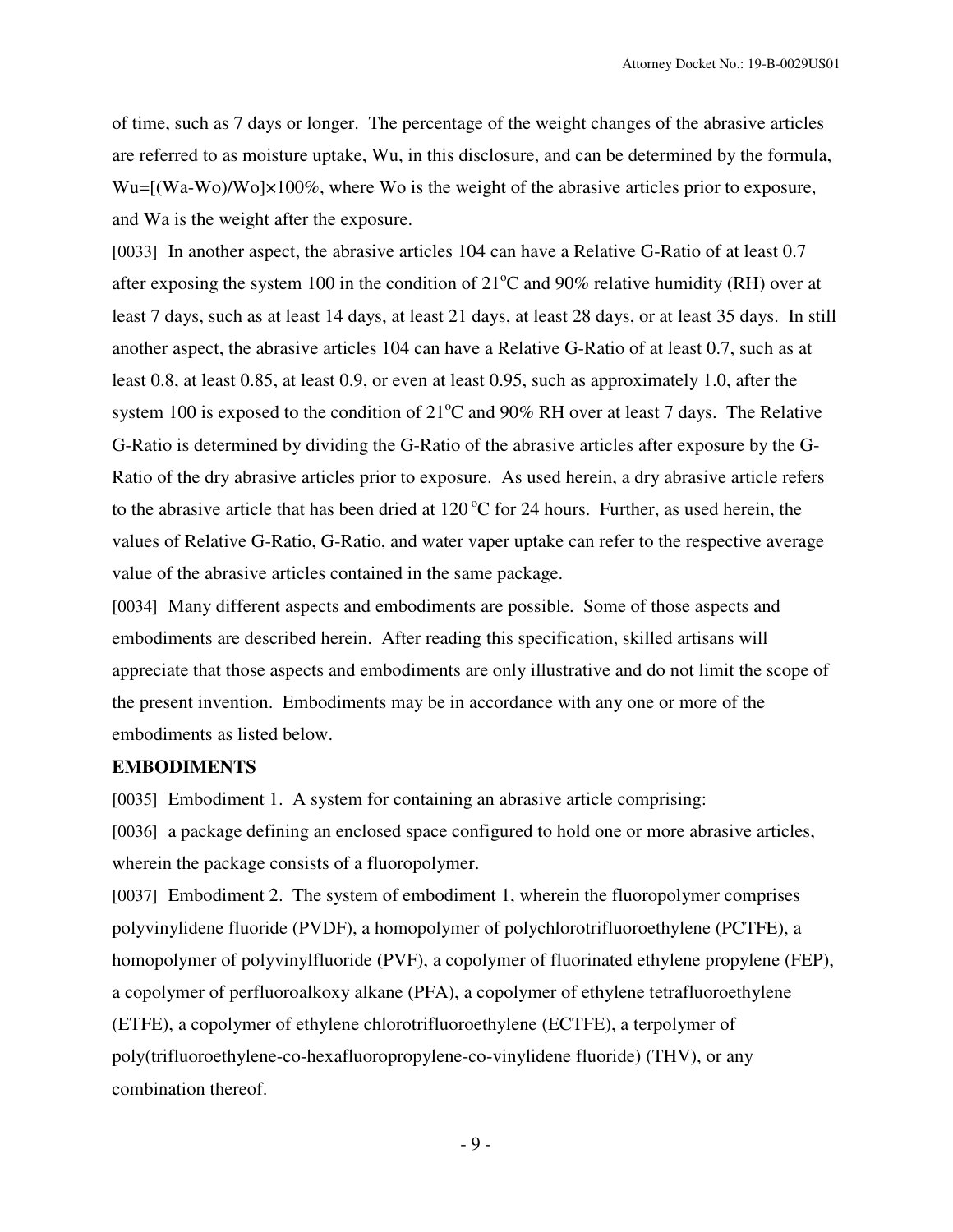[0038] Embodiment 3. A system comprising:

an abrasive article; and

a package including the abrasive article in an enclosed space defined by the package, wherein the package comprises a WVTR of less than 2.8 g/m2-day at 37.8 °C and 100% RH according to ASTM F1249 and consists of a single polymeric layer.

[0039] Embodiment 4. The system of embodiment 2, wherein the polymeric layer comprises a fluoropolymer.

[0040] Embodiment 5. The system of any one of embodiments 3 to 4, wherein the polymeric layer is free of metal.

[0041] Embodiment 6. The system of any one of embodiments 3 to 5, wherein the polymeric layer consists of at least one fluoropolymer selected from the group consisting of a homopolymer of polychlorotrifluoroethylene (PCTFE), a homopolymer of polyvinylfluoride (PVF), a copolymer of fluorinated ethylene propylene (FEP), a copolymer of perfluoroalkoxy alkane (PFA), a copolymer of ethylene tetrafluoroethylene (ETFE), a copolymer of ethylene chlorotrifluoroethylene (ECTFE), a terpolymer of poly(trifluoroethylene-cohexafluoropropylene-co-vinylidene fluoride) (THV).

[0042] Embodiment 7. The system of any one of embodiments 1 to 6, wherein the package consists of a single polymeric layer, wherein the single polymeric layer consists of at least one fluoropolymer selected from the group consisting of a homopolymer of

polychlorotrifluoroethylene (PCTFE), a copolymer of fluorinated ethylene propylene (FEP), a copolymer of ethylene tetrafluoroethylene (ETFE), and a copolymer of ethylene chlorotrifluoroethylene (ECTFE).

[0043] Embodiment 8. The system of any one of embodiments 1 to 7, wherein the package consists of a copolymer of ethylene tetrafluoroethylene (ETFE).

[0044] Embodiment 9. The system of any one of embodiments 1 to 7, wherein the package consists of a copolymer of fluorinated ethylene propylene (FEP).

[0045] Embodiment 10. The system of any one of embodiments 1 to 7, wherein the package consists of a copolymer of ethylene chlorotrifluoroethylene (ECTFE).

[0046] Embodiment 11. The system of any one of embodiments 1 to 10, wherein the package comprises a tensile strength of at least 5 MPa, at least 8MPa, or at least 12 MPa as measured by ASTM D882.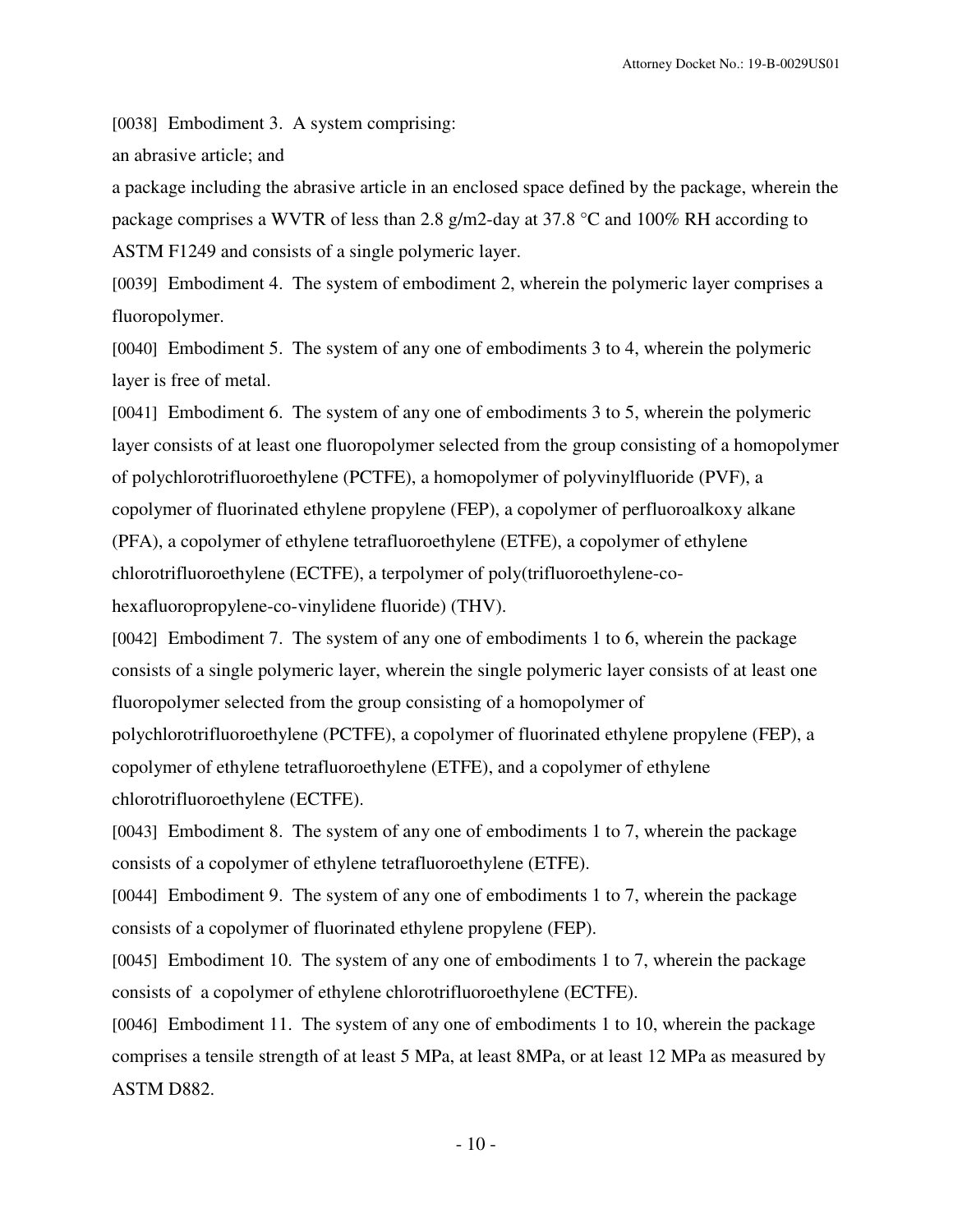[0047] Embodiment 12. The system of any one of embodiments 1 to 11, wherein the package comprises a tensile strength of at most 80 MPa, at most 75 MPa, or at most 70MPa as measured by ASTM D882.

[0048] Embodiment 13. The system of any one of embodiments 1 to 12, wherein the package comprises a tensile strength within a range of at least 5 MPa and at most 80 MPa as measured by ASTM D882.

[0049] Embodiment 14. The system of any one of embodiments 1 to 13, wherein the package comprises an average thickness of at least 30 microns, at least 40 microns, at least 50 microns, or at least 100 microns.

[0050] Embodiment 15. The system of any one of embodiments 1 to 14, wherein the package comprises an average thickness of at most 800 microns, at most 700 microns, or at most 600 microns.

[0051] Embodiment 16. The system of any one of embodiments 1 to 15, wherein the package comprises an average thickness within a range of at least 30 microns and at most 800 microns. [0052] Embodiment 17. The system of any one of embodiments 1 to 2, wherein the package comprises a WVTR of at most 7 g/m2-day, at most 6 g/m2-day, at most 5 g/m2-day, or at most 4 g/m2-day at 37.8 °C and 100% RH according to ASTM F1249-01.

[0053] Embodiment 18. The system of any one of embodiments 1 to 2, wherein the package comprises a WVTR less than 2.8 g/m2-day or at most 2.5 g/m2-day at 37.8  $\degree$ C and 100% RH according to ASTM F1249-01.

[0054] Embodiment 19. The system of any one of embodiments 1 to 18, wherein the package comprises a WVTR of at least 0.001 g/m2-day, at least 0.005 g/m2-day, or at least 0.01 g/m2 day at 37.8 °C and 100% RH according to ASTM F1249-01.

[0055] Embodiment 20. The system of any one of embodiments 1 to 19, wherein the package comprises a density of at least 1.4 g/cc, at least 1.5 g/cc, or at least 1.6 g/cc.

[0056] Embodiment 21. The system of any one of embodiments 1 to 20, wherein the package comprises a density of at most 2.4 g/cc, at most 2.3 g/cc, or at most 2.2 g/cc.

[0057] Embodiment 22. The system of any one of embodiments 1 to 21, wherein the package is heat-sealable.

[0058] Embodiment 23. The system of any one of embodiments 1 to 22, wherein the package is sealed by an adhesive.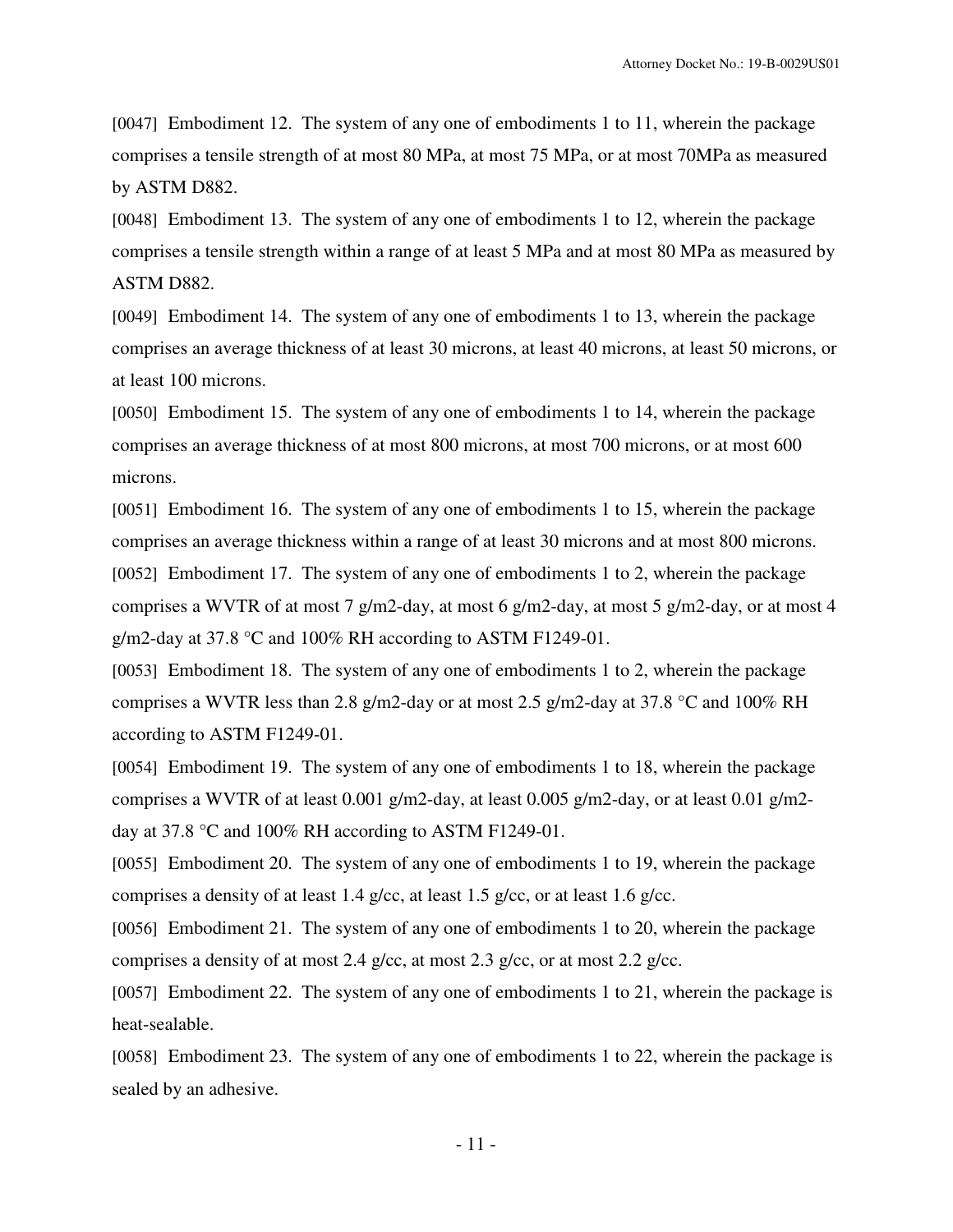[0059] Embodiment 24. The abrasive system of any one of embodiments 1 to 23, wherein the package comprises a seal, wherein the seal has a width of at least 1 cm, at least 2 cm, at least 4 cm, or at least 5 cm.

[0060] Embodiment 25. The system of any one of embodiments 1 to 24, wherein the abrasive article has a moisture uptake of at most 0.5% or at most 0.4% when exposed to 90% relative humidity at 21 °C for 7 days.

[0061] Embodiment 26. The system of any one of embodiments 1 to 25, wherein the abrasive article comprises a bonded body including a bond material and abrasive particles contained within the bond material.

[0062] Embodiment 27. The system of embodiment 26, wherein the bond material comprises an organic material.

[0063] Embodiment 28. The system of embodiment 26 or 27, wherein the bond material consists essentially of an organic material.

[0064] Embodiment 29. The system of any one of embodiments 1 to 28, wherein the system comprises at least 1, at least 3, at least 5, at least 8, at least 10, at least 15, at least 20, at least 30, at least 50, or at least 500 bonded abrasives articles contained in the package.

[0065] Embodiment 30. The system of any one of embodiments 1 to 29, wherein the abrasive article comprises an abrasive disc, a grinding wheel, an ultra-thin wheel, a cut-off wheel, a combination wheel, or any combination thereof.

[0066] Embodiment 31. The system of embodiment 1, 3, or 4, wherein the package comprises a monolithic body made of the fluoropolymer.

[0067] Embodiment 32. The system of any one of embodiments 1 to 31, further comprising a desiccant contained within the package.

# **EXAMPLES**

[0068] Example 1

[0069] 8-inch grinding discs were packaged using a single layer of the films disclosed in Table 1 below. All the samples were exposed to the condition of 21  $^{\circ}$ C and 90% RH for 30 days. Absolute humidity inside the package was measured according every 10 hours within 100-hour exposure time, then every 100 hours, and at the completion of the exposure. At least 3 packages formed with the same film were tested for each time point, and the average for each time point was used to generate the plot illustrated in FIG. 2.

- 12 -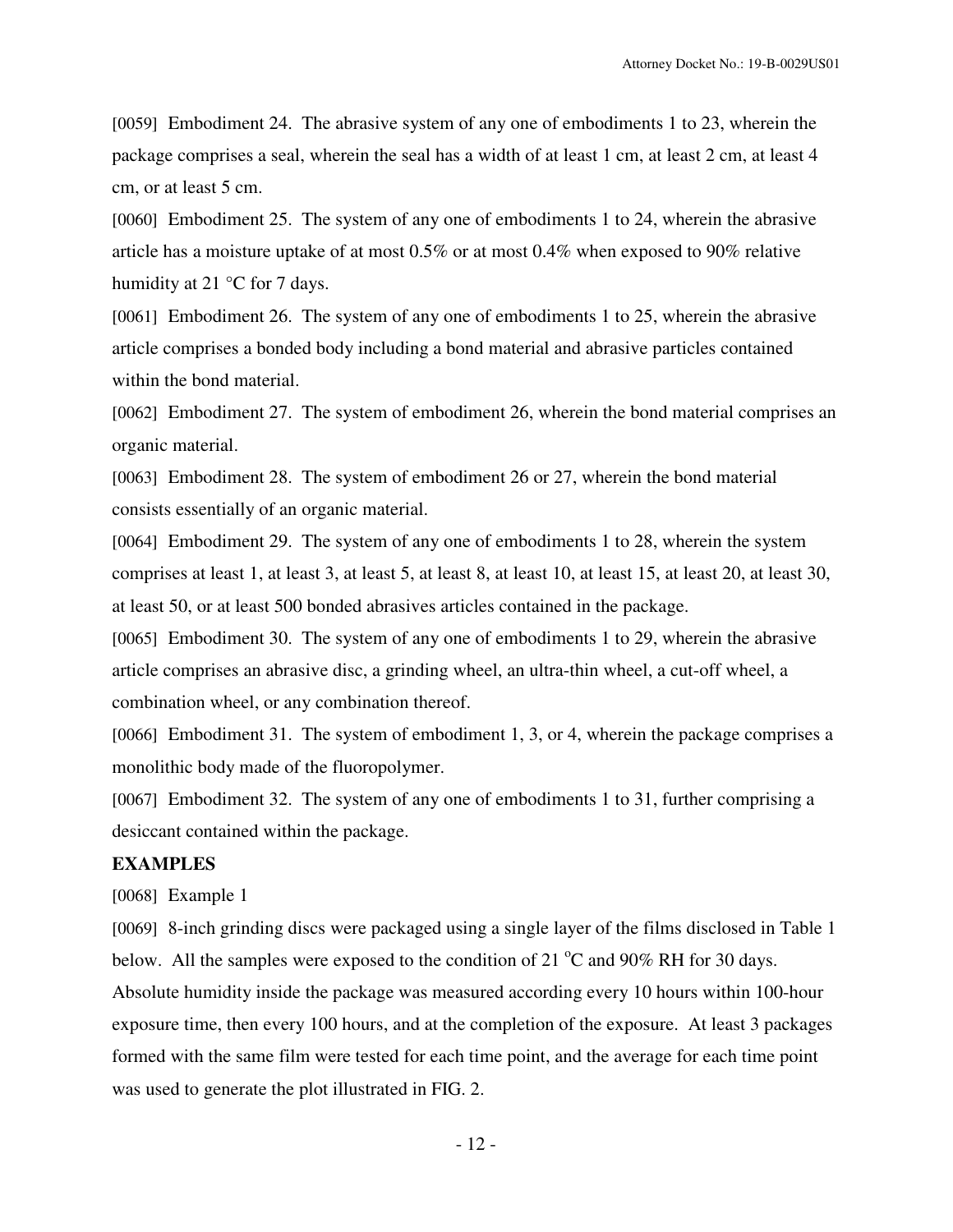Table 1

| Sample | Package material  | Thickness | Sealing method                       |  |
|--------|-------------------|-----------|--------------------------------------|--|
|        | Polyethylene film | 4 mils    | Tape                                 |  |
|        | Aluminum foil     | 6 mils    | Heat sealed at<br>approximately 200F |  |
|        | PET film          | 20 mils   | Tape                                 |  |
|        | PVDF film         | 30 mils   | Tape                                 |  |

[0070] FIG. 2 includes a plot of absolute humidity vs. exposure time for all the samples. As illustrated, absolute humidity of Samples 1 and 3 increased quickly within 20-hour exposure time and remained much higher compared to Samples 2 and 4 over the entire testing time period. The absolute humidity of Sample 4 was approximately 9 and increased to approximately 10 over 30 days, which was significantly slower compared to Samples 1 and 3. Sample 4 had an increase in absolute humidity from 8 to 9 over the exposure time period.

[0071] Example 2

[0072] Single layers of fluoropolymer films were tested for water vapor transmission rates at 37.8°C and 100% RH according to ASTM F1249-01 using MOCON Permatran W700 Analyzer. FEP films were purchased from Inoflon® Fluoropolymers. PVDF films were purchased from Arkema S.A.. Duplicate specimens of each film sample were placed in the permeation cell with one side of the specimen exposed to the testing condition and the other side exposed to a dry nitrogen carrier gas at the flow rate of 10 to 100 sccm. Testing results are included in Table 2 below. WVTR is the average of the specimens.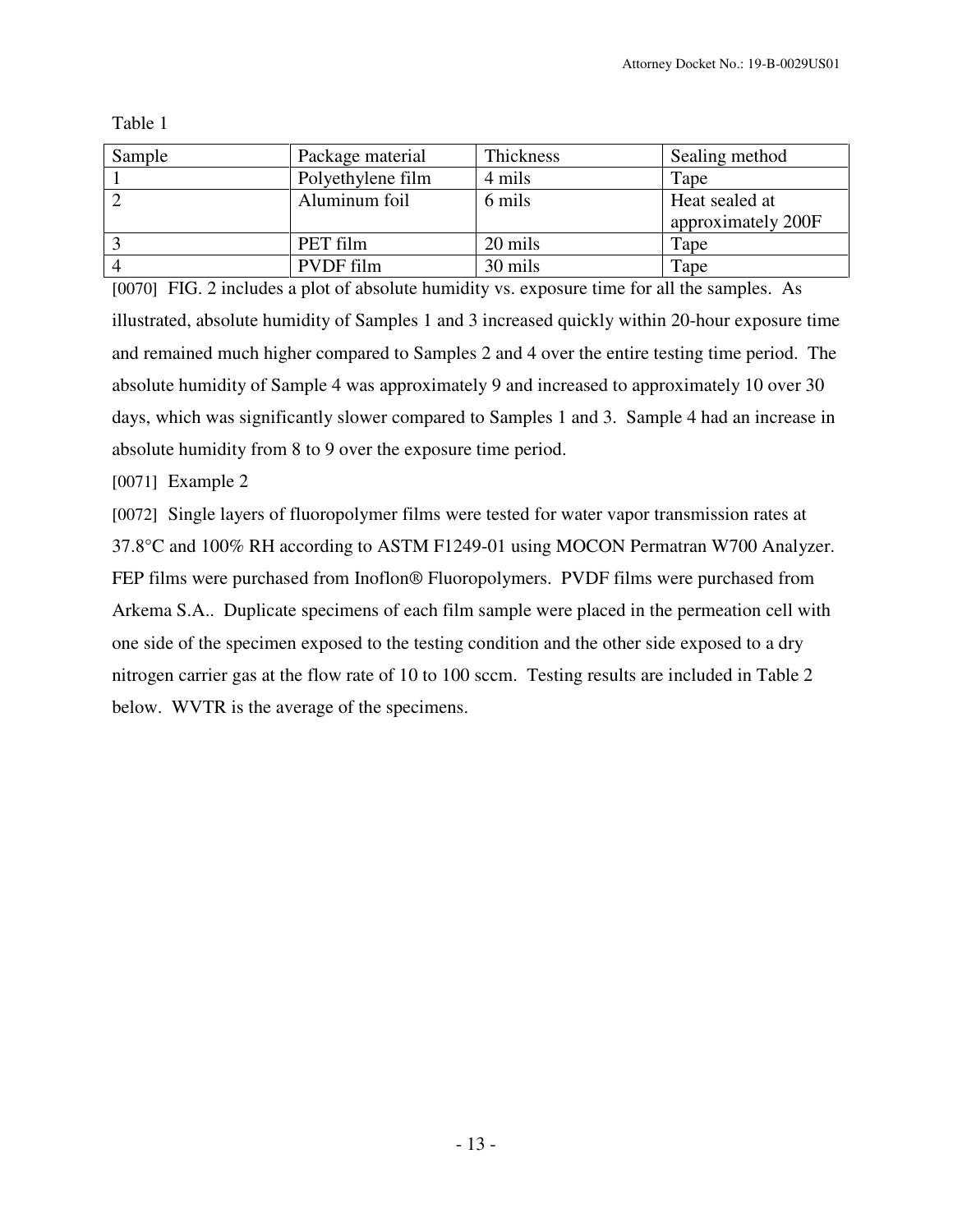| Material                                 | Average Thickness (mil) | <b>WVTR</b><br>$(g/[m^2-day])$ |
|------------------------------------------|-------------------------|--------------------------------|
| <b>PVDF</b><br>(Kynar <sup>®</sup> 2750) | 20.3                    | 2.5                            |
| <b>PVDF</b><br>(Kynar <sup>®</sup> 2750) | 15.6                    | 3.4                            |
| <b>PVDF</b><br>(Kynar@ 2750)             | 8.7                     | 6.5                            |
| <b>PVDF</b><br>(Kynar@ 2500)             | 19.4                    | 2.6                            |
| <b>PVDF</b><br>(Kynar@ 2500)             | 14.9                    | 3.3                            |
| <b>PVDF</b><br>(Kynar@ 2500)             | 8.0                     | 6.3                            |
| <b>PVDF</b><br>(Kynar@ 740)              | 19.7                    | 1.5                            |
| <b>PVDF</b><br>(Kynar@ 740)              | 12.2                    | 2.7                            |
| <b>PVDF</b><br>(Kynar@ 740)              | 7.6                     | 4.6                            |
| <b>FEP</b>                               | 9.9                     | 0.3                            |

## [0073] Example 3

[0074] Cut pieces of grinding wheels approximately 5" x 5" x 0.7" in dimension were packaged in single layers of films disclosed in Table 3. FEP films were purchased from Inoflon® Fluoropolymers. All samples were placed inside a humidity chamber monitored at 90% RH at  $21^{\circ}$ C for 7 days.

## Table 3

| Sample | Package material  | Thickness (mil) | Sealing method     |
|--------|-------------------|-----------------|--------------------|
|        | Aluminum foil     |                 | <b>Heat Sealed</b> |
|        | Polyethylene film |                 | <b>Heat Sealed</b> |
|        | <b>FEP</b>        | 8 to 10         | Tape               |

[0075] FIG. 3 includes a plot of absolute humidity inside the packages vs. exposure time. Absolute humidity was measured hourly on the first day and then daily. At least 3 packages per Sample were tested for each time point and the average of each time point was used to generate the plot. As illustrated, compared to environmental humidity, all packaged samples had lower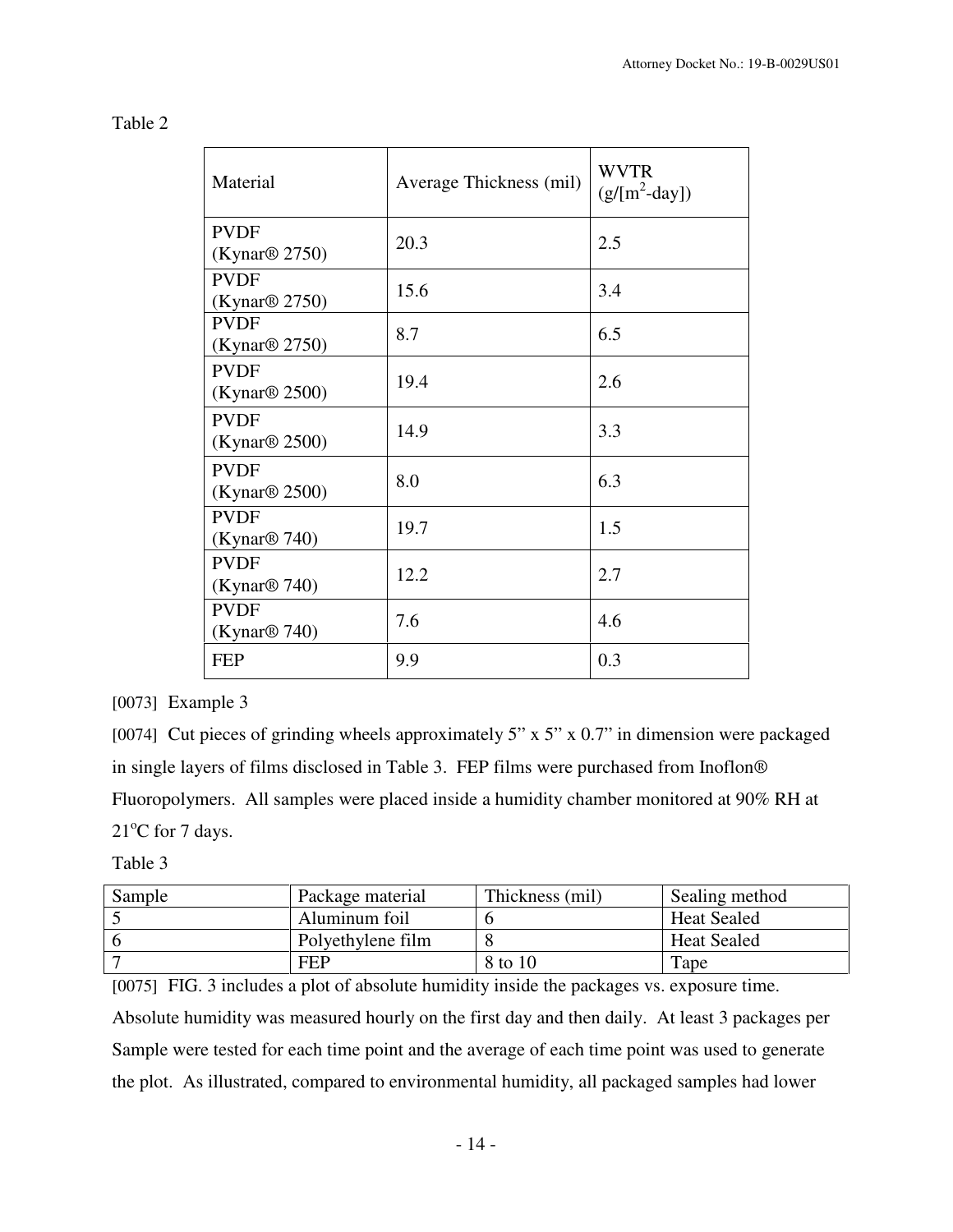absolute humidity over the exposure time. Sample 7 demonstrated much slower increase in absolute humidity, from approximately 9 to less than 10 over 7 days, compared to Sample 6, from 6 to 11 over 4 days. Sample 5 had minimal increase in absolute humidity over 7 days. [0076] Example 4

[0077] Cut pieces of grinding wheels approximately  $5"$  x  $5"$  x 0.7" in dimension were packaged in single layers of films disclosed in Table 4. PVDF films were purchased from Arkema Innovative Chemistry under the commercial designation of Kynar® 740. All samples were placed inside a humidity chamber monitored at  $90\%$  RH at  $21^{\circ}$ C for 7 days.

Table 4

| Sample | Package material  | Thickness (mil) | Sealing method     |
|--------|-------------------|-----------------|--------------------|
|        | Aluminum foil     |                 | <b>Heat Sealed</b> |
|        | Polyethylene film | Ω               | <b>Heat Sealed</b> |
|        | <b>PVDF</b>       |                 | <b>Heat Sealed</b> |
|        | <b>PVDF</b>       |                 | <b>Heat Sealed</b> |
|        | <b>PVDF</b>       | 20              | <b>Heat Sealed</b> |

[0078] FIG. 4 includes a plot of absolute humidity inside the packages vs. exposure time. Absolute humidity was measured hourly on the first day and then daily. At least 3 packages per Sample were tested for each time point and the average of each time point was used to generate the plot. As illustrated, compared to environmental humidity, all packaged samples had lower absolute humidity over the exposure time period. Sample 8 demonstrated an increase in absolute humidity from 8.5 to 12, Sample 9 from 8 to 10, and Sample 10 had minimum increase over 7 days of exposure.

[0079] Example 5

[0080] Additional cut pieces of grinding wheels approximately 5" x 5" x  $0.7$ " in dimension were packaged using aluminum foil, PE film, FEP film (from Inoflon® Fluoropolymers), and Kynar® PVDF films of different grades. The samples were placed inside a humidity chamber monitored at 90% RH at  $21^{\circ}$ C for 4 days. Tests results are included in Table 5 below.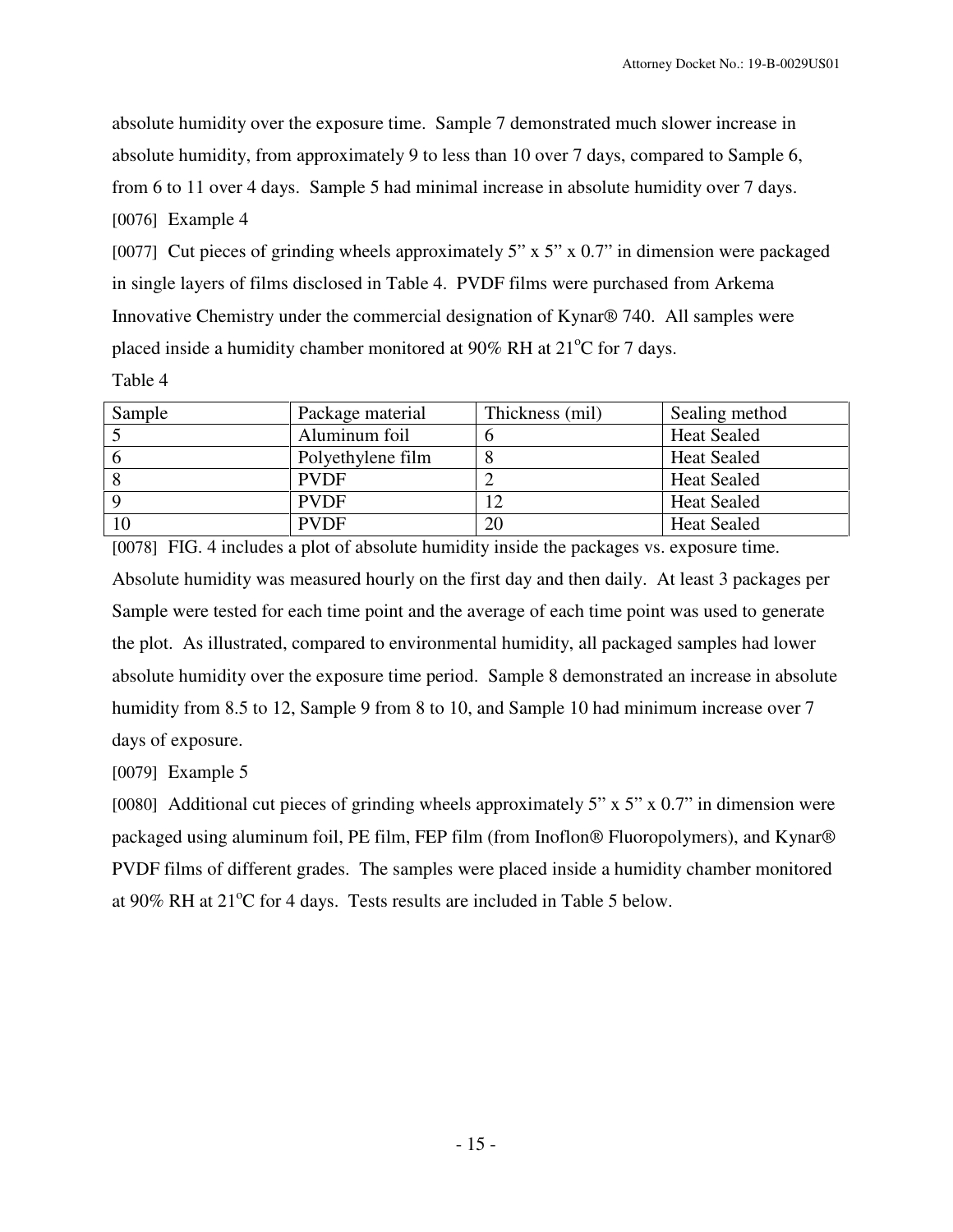| Sample | Material                         | Thickness<br>(mil) | <b>Starting</b><br>Humidity | % approach to<br>environment | % approach to<br>environment | Change in weight<br>of the wheel after |
|--------|----------------------------------|--------------------|-----------------------------|------------------------------|------------------------------|----------------------------------------|
|        |                                  |                    |                             | after 4 days                 | after 8 days                 | 7 days $(\%)$                          |
| 11     | Standard<br>Al foil              | 6                  | 9.1                         | $-5%$                        | $-12%$                       | 0.000                                  |
| 12     | Standard<br>PE film              | 8                  | 5.7                         | 57%                          | N/A                          | 0.105                                  |
| 13     | <b>FEP</b>                       | 8                  | 8.7                         | 13%                          | 13%                          | 0.035                                  |
| 14     | <b>Kynar®</b><br>740             | $\overline{2}$     | 8.6                         | 47%                          | 56%                          | 0.069                                  |
| 15     | <b>Kynar®</b><br>740             | 12                 | 8.3                         | 31%                          | 39%                          | 0.000                                  |
| 16     | <b>Kynar®</b><br>740             | 20                 | 9.0                         | $-1\%$                       | 6%                           | 0.000                                  |
| 17     | <b>Kynar®</b><br>2500            | 8                  | 7.3                         | 49%                          | 62%                          | 0.070                                  |
| 18     | <b>Kynar®</b><br>2500            | 15                 | 6.9                         | 33%                          | 44%                          | 0.069                                  |
| 19     | <b>Kynar®</b><br>2500            | 20                 | 6.6                         | 25%                          | 35%                          | 0.035                                  |
| 20     | <b>Kynar®</b><br>2750            | 8                  | 7.1                         | 56%                          | 69%                          | 0.071                                  |
| 21     | <b>Kynar®</b><br>2750            | 15                 | 7.0                         | 35%                          | 48%                          | 0.071                                  |
| 22     | <b>Kynar<sup>®</sup></b><br>2750 | 20                 | 6.9                         | 21%                          | $31\%$                       | 0.000                                  |

Table 5

[0081] Negative approach indicates rate of absorption of moisture by the wheel sample is greater than the rate of moisture transmission through the packaging. No change in humidity indicates rate of absorption of moisture by the wheel sample is equal to the rate of moisture transmission through the packaging. Positive change in humidity indicates rate of absorption of moisture by the wheel sample is less than the rate of moisture transmission through the packaging. [0082] The present embodiments represent a departure from the state of the art. It was unexpectedly and surprisingly discovered that a system including a package consisting of a fluoropolymer can facilitate significantly improved protection of abrasive articles from moisture uptake compared to PE and PET films. Compared to standard PE films, fluoropolymer films noted in embodiments herein have improved WVTR. Moreover, WVTR in combination with any or all of properties including crystallinity of fluoropolymer and/or density, thickness,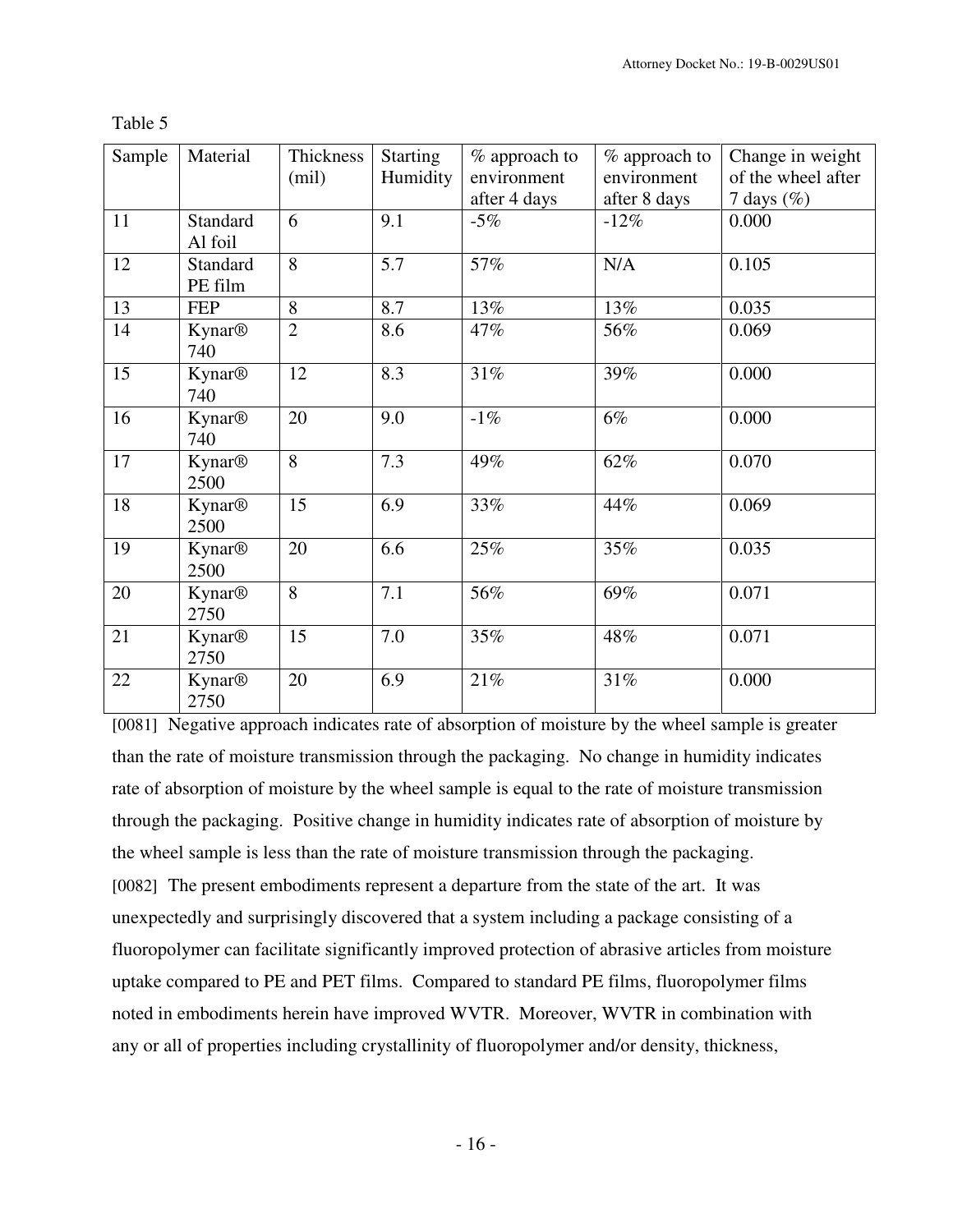flexibility, and/or tensile strength of the package are factors that facilitate improved packaging and protection against moisture uptake and degradation of performance of abrasive articles. [0083] Note that not all of the activities described above in the general description or the examples are required, that a portion of a specific activity may not be required, and that one or more further activities may be performed in addition to those described. Still further, the order in which activities are listed is not necessarily the order in which they are performed. [0084] Benefits, other advantages, and solutions to problems have been described above with regard to specific embodiments. However, the benefits, advantages, solutions to problems, and any feature(s) that may cause any benefit, advantage, or solution to occur or become more pronounced are not to be construed as a critical, required, or essential feature of any or all the claims. Reference herein to a material including one or more components may be interpreted to include at least one embodiment wherein the material consists essentially of the one or more components identified. The term "consisting essentially" will be interpreted to include a composition including those materials identified and excluding all other materials except in minority contents (e.g., impurity contents), which do not significantly alter the properties of the material. Additionally, or in the alternative, in certain non-limiting embodiments, any of the compositions identified herein may be essentially free of materials that are not expressly disclosed. The embodiments herein include range of contents for certain components within a material, and it will be appreciated that the contents of the components within a given material total 100%.

[0085] The specification and illustrations of the embodiments described herein are intended to provide a general understanding of the structure of the various embodiments. The specification and illustrations are not intended to serve as an exhaustive and comprehensive description of all of the elements and features of apparatus and systems that use the structures or methods described herein. Separate embodiments may also be provided in combination in a single embodiment, and conversely, various features that are, for brevity, described in the context of a single embodiment, may also be provided separately or in any subcombination. Further, reference to values stated in ranges includes each and every value within that range. Many other embodiments may be apparent to skilled artisans only after reading this specification. Other embodiments may be used and derived from the disclosure, such that a structural substitution,

- 17 -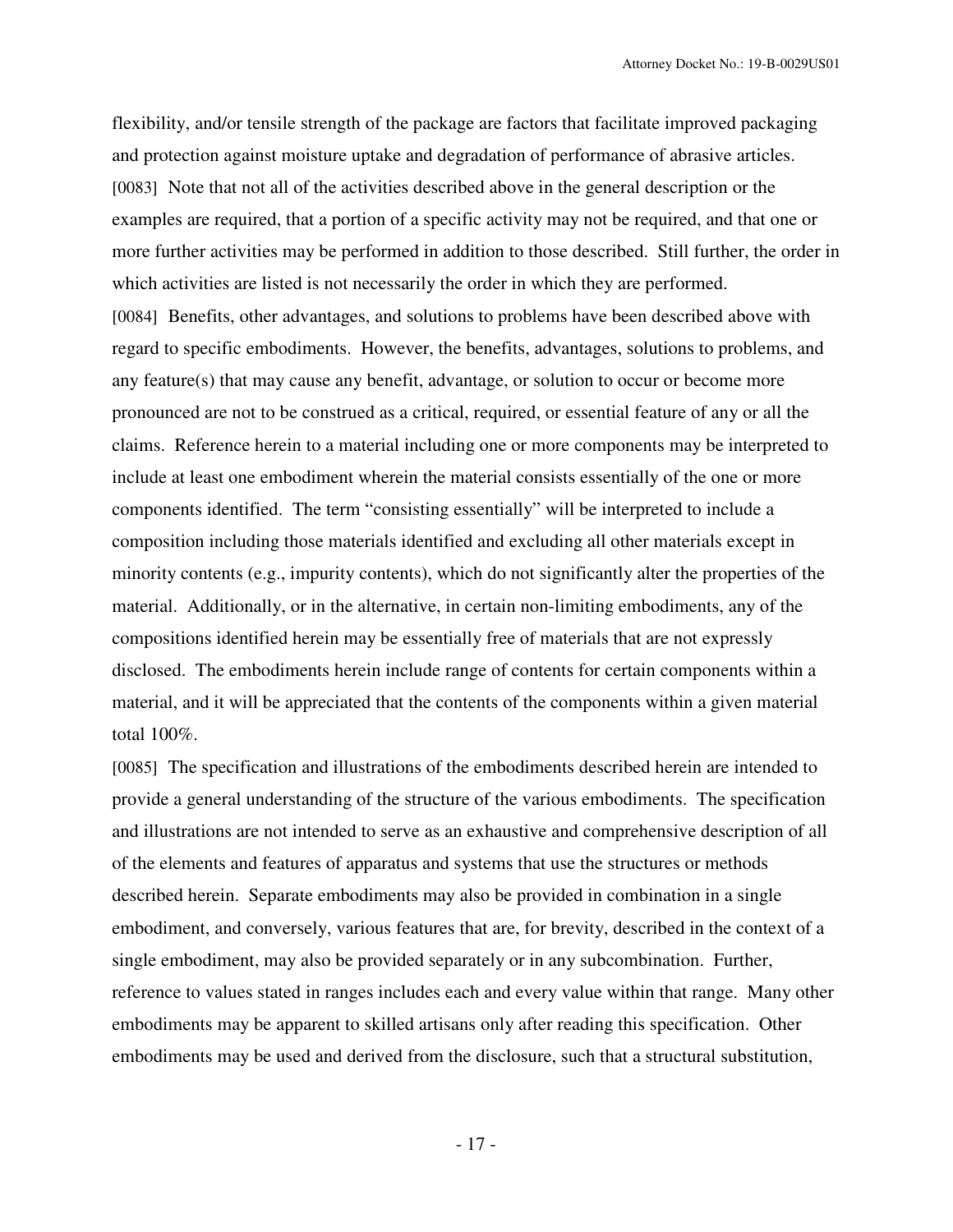logical substitution, or another change may be made without departing from the scope of the disclosure. Accordingly, the disclosure is to be regarded as illustrative rather than restrictive.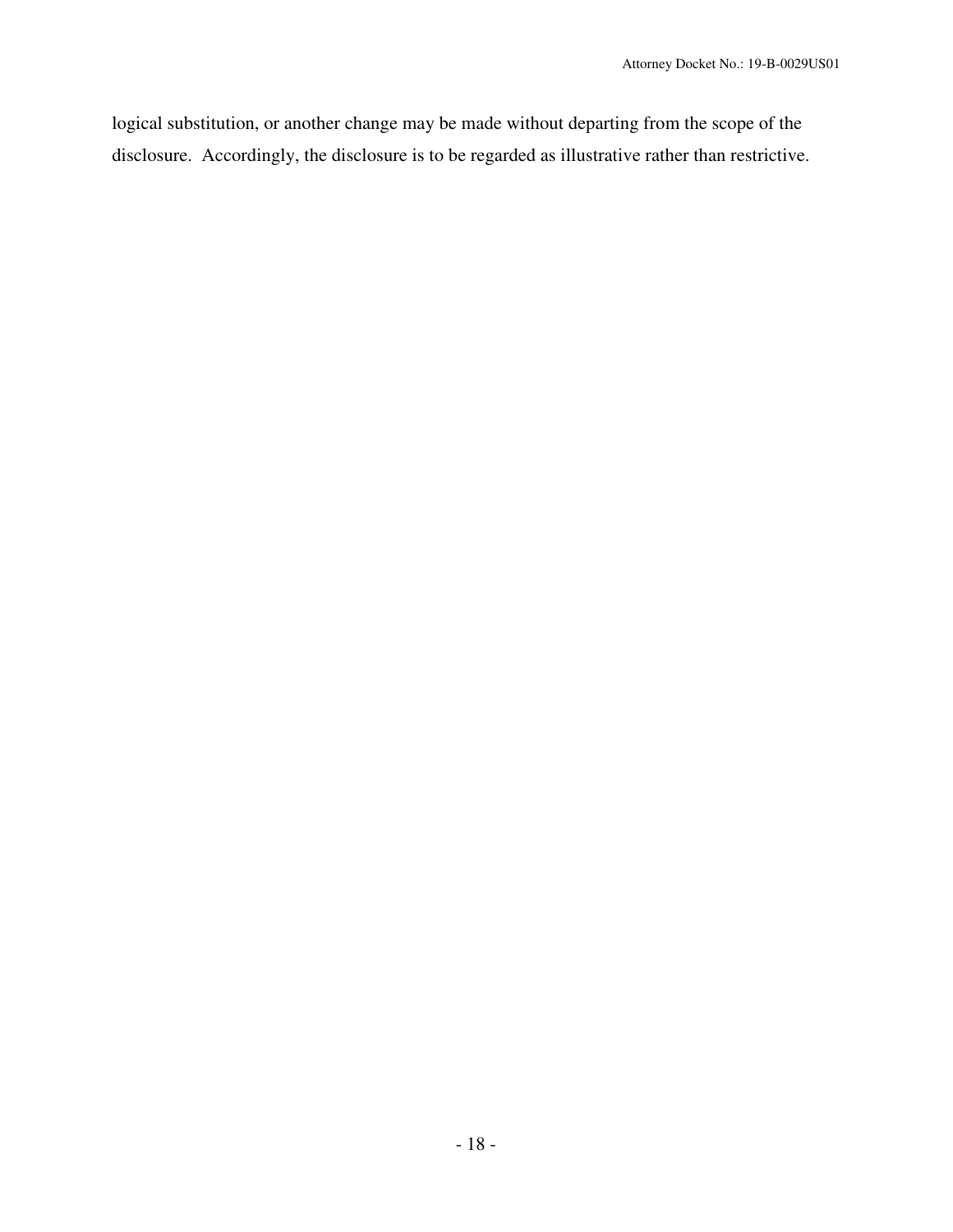What is claimed is:

1. A system for containing an abrasive article comprising:

a package defining an enclosed space configured to hold one or more abrasive articles, wherein the package consists of a fluoropolymer.

2. The system of claim 1, wherein the fluoropolymer comprises polyvinylidene fluoride (PVDF), a homopolymer of polychlorotrifluoroethylene (PCTFE), a homopolymer of polyvinylfluoride (PVF), a copolymer of fluorinated ethylene propylene (FEP), a copolymer of perfluoroalkoxy alkane (PFA), a copolymer of ethylene tetrafluoroethylene (ETFE), a copolymer of ethylene chlorotrifluoroethylene (ECTFE), a terpolymer of poly(trifluoroethylene-cohexafluoropropylene-co-vinylidene fluoride) (THV), or any combination thereof.

3. A system comprising:

an abrasive article; and

a package including the abrasive article in an enclosed space defined by the package, wherein the package comprises a WVTR of less than 2.8  $g/m^2$ -day at 37.8 °C and 100% RH according to ASTM F1249 and consists of a single polymeric layer.

4. The system of claim 2, wherein the polymeric layer comprises a fluoropolymer.

5. The system of any one of claims 3 to 4, wherein the polymeric layer is free of metal.

6. The system of any one of claims 3 to 5, wherein the polymeric layer consists of at least one fluoropolymer selected from the group consisting of a homopolymer of polychlorotrifluoroethylene (PCTFE), a homopolymer of polyvinylfluoride (PVF), a copolymer of fluorinated ethylene propylene (FEP), a copolymer of perfluoroalkoxy alkane (PFA), a copolymer of ethylene tetrafluoroethylene (ETFE), a copolymer of ethylene chlorotrifluoroethylene (ECTFE), a terpolymer of poly(trifluoroethylene-cohexafluoropropylene-co-vinylidene fluoride) (THV).

7. The system of any one of claims 1 to 6, wherein the package consists of a single polymeric layer, wherein the single polymeric layer consists of at least one fluoropolymer selected from the group consisting of a homopolymer of polychlorotrifluoroethylene (PCTFE), a copolymer of fluorinated ethylene propylene (FEP), a copolymer of ethylene tetrafluoroethylene (ETFE), and a copolymer of ethylene chlorotrifluoroethylene (ECTFE).

8. The system of any one of claims 1 to 7, wherein the package consists of a copolymer of ethylene tetrafluoroethylene (ETFE).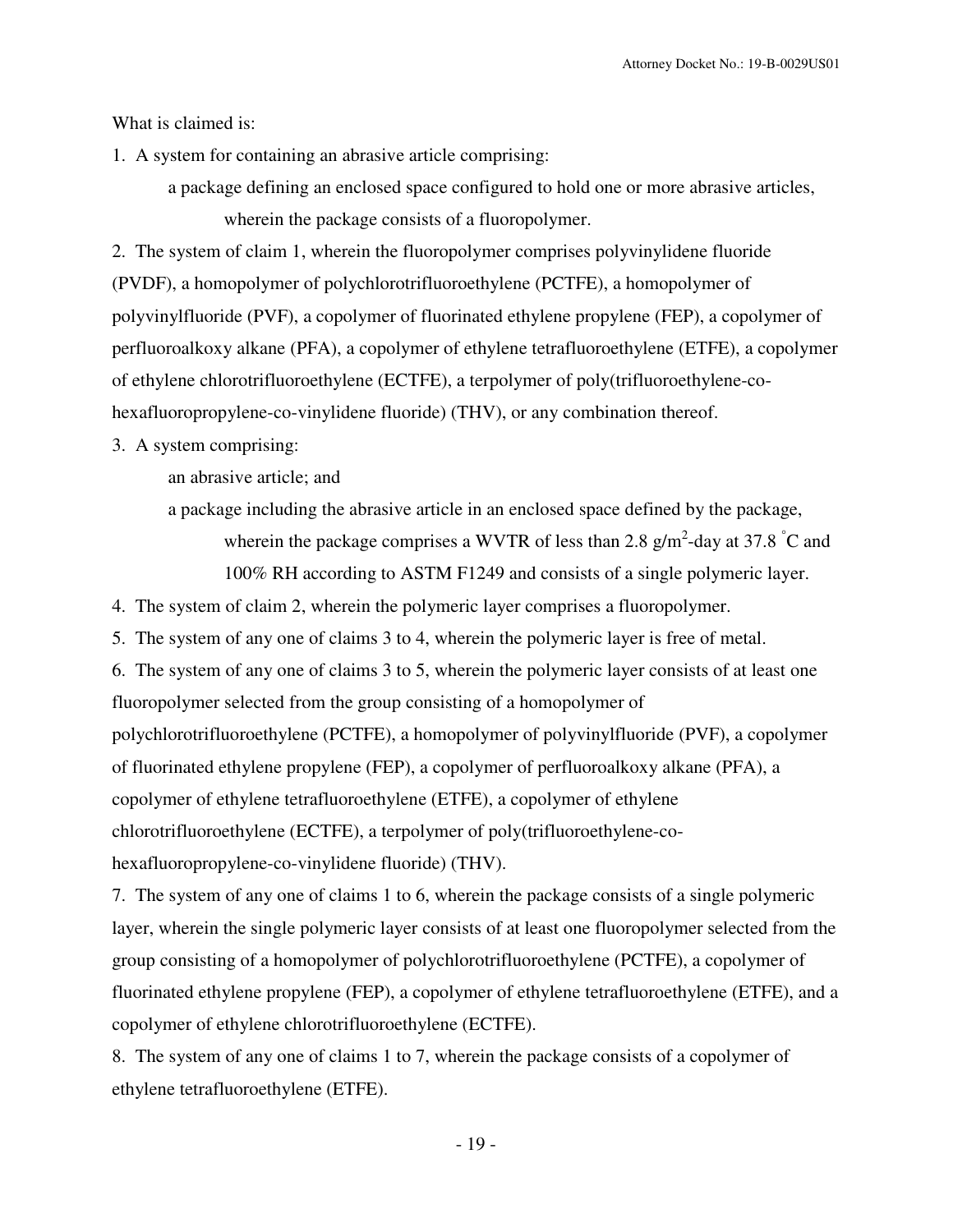9. The system of any one of claims 1 to 7, wherein the package consists of a copolymer of fluorinated ethylene propylene (FEP).

10. The system of any one of claims 1 to 7, wherein the package consists of a copolymer of ethylene chlorotrifluoroethylene (ECTFE).

11. The system of any one of claims 1 to 10, wherein the package comprises a tensile strength of at least 5 MPa, at least 8MPa, or at least 12 MPa as measured by ASTM D882.

12. The system of any one of claims 1 to 11, wherein the package comprises a tensile strength of at most 80 MPa, at most 75 MPa, or at most 70MPa as measured by ASTM D882.

13. The system of any one of claims 1 to 12, wherein the package comprises a tensile strength within a range of at least 5 MPa and at most 80 MPa as measured by ASTM D882.

14. The system of any one of claims 1 to 13, wherein the package comprises an average thickness of at least 30 microns, at least 40 microns, at least 50 microns, or at least 100 microns.

15. The system of any one of claims 1 to 14, wherein the package comprises an average thickness of at most 800 microns, at most 700 microns, or at most 600 microns.

16. The system of any one of claims 1 to 15, wherein the package comprises an average thickness within a range of at least 30 microns and at most 800 microns.

17. The system of any one of claims 1 to 2, wherein the package comprises a WVTR of at most 7 g/m<sup>2</sup>-day, at most 6 g/m<sup>2</sup>-day, at most 5 g/m<sup>2</sup>-day, or at most 4 g/m<sup>2</sup>-day at 37.8 °C and 100% RH according to ASTM F1249-01.

18. The system of any one of claims 1 to 2, wherein the package comprises a WVTR less than 2.8 g/m<sup>2</sup>-day or at most 2.5 g/m<sup>2</sup>-day at 37.8 °C and 100% RH according to ASTM F1249-01.

19. The system of any one of claims 1 to 18, wherein the package comprises a WVTR of at least 0.001 g/m<sup>2</sup>-day, at least 0.005 g/m<sup>2</sup>-day, or at least 0.01 g/m<sup>2</sup>-day at 37.8 °C and 100% RH according to ASTM F1249-01.

20. The system of any one of claims 1 to 19, wherein the package comprises a density of at least 1.4 g/cc, at least 1.5 g/cc, or at least 1.6 g/cc.

21. The system of any one of claims 1 to 20, wherein the package comprises a density of at most 2.4 g/cc, at most 2.3 g/cc, or at most 2.2 g/cc.

22. The system of any one of claims 1 to 21, wherein the package is heat-sealable.

23. The system of any one of claims 1 to 22, wherein the package is sealed by an adhesive.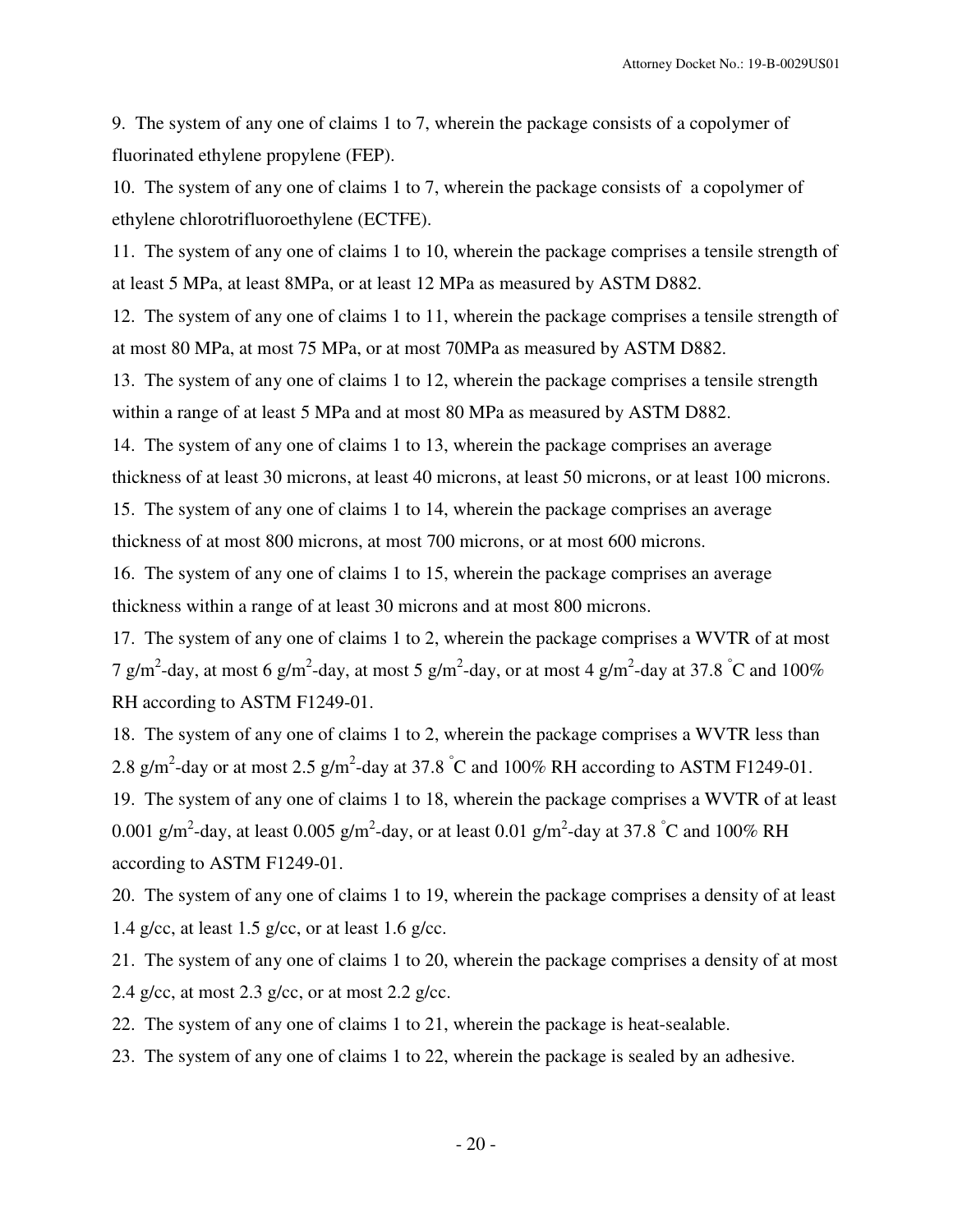24. The abrasive system of any one of claims 1 to 23, wherein the package comprises a seal, wherein the seal has a width of at least 1 cm, at least 2 cm, at least 4 cm, or at least 5 cm. 25. The system of any one of claims 1 to 24, wherein the abrasive article has a moisture uptake of at most 0.5% or at most 0.4% when exposed to 90% relative humidity at 21  $\degree$ C for 7 days. 26. The system of any one of claims 1 to 25, wherein the abrasive article comprises a bonded body including a bond material and abrasive particles contained within the bond material.

27. The system of claim 26, wherein the bond material comprises an organic material.

28. The system of claim 26 or 27, wherein the bond material consists essentially of an organic material.

29. The system of any one of claims 1 to 28, wherein the system comprises at least 1, at least 3, at least 5, at least 8, at least 10, at least 15, at least 20, at least 30, at least 50, or at least 500 bonded abrasives articles contained in the package.

30. The system of any one of claims 1 to 29, wherein the abrasive article comprises an abrasive disc, a grinding wheel, an ultra-thin wheel, a cut-off wheel, a combination wheel, or any combination thereof.

31. The system of claim 1, 3, or 4, wherein the package comprises a monolithic body made of the fluoropolymer.

32. The system of any one of claims 1 to 31, further comprising a desiccant contained within the package.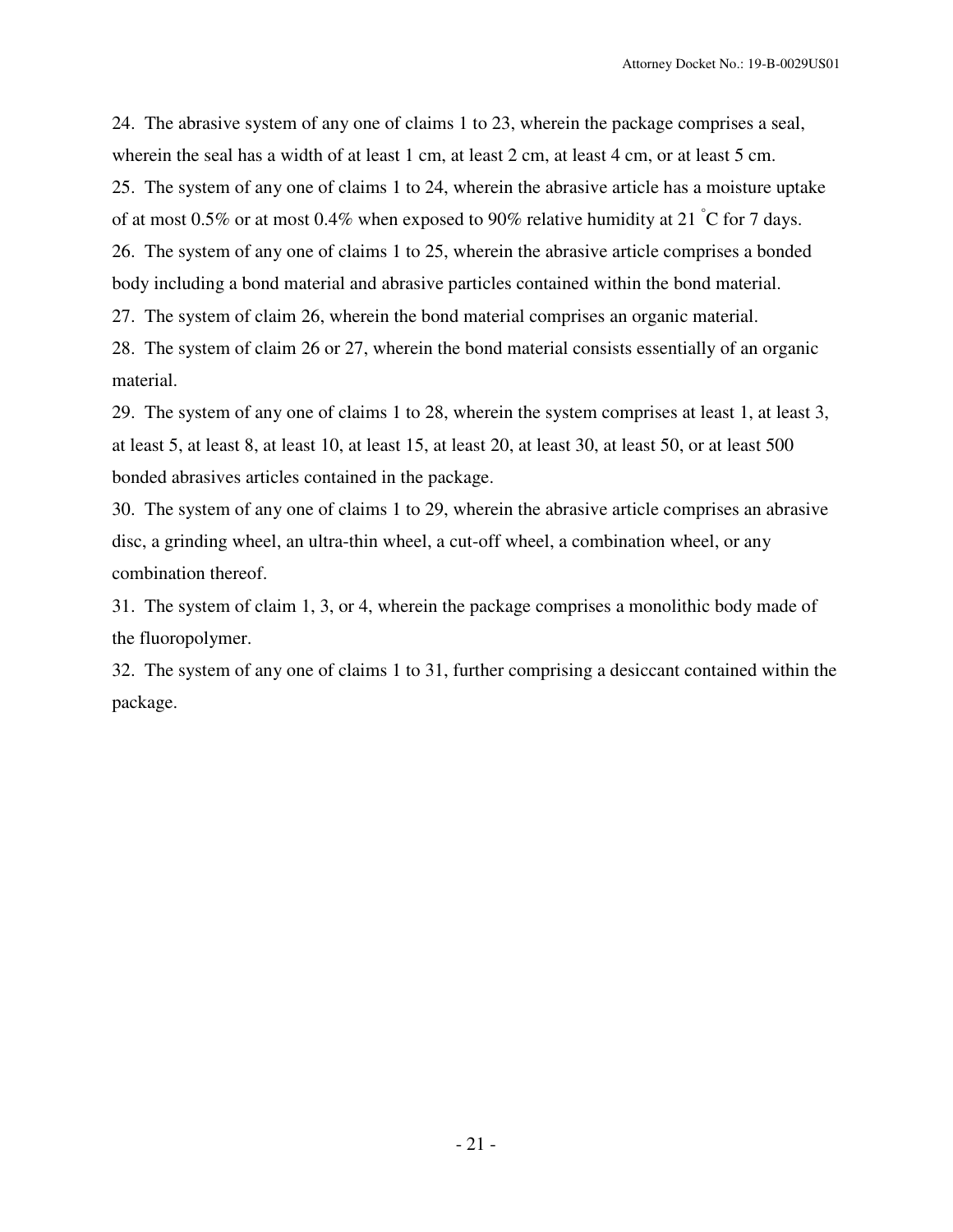# **ABSTRACT**

A system for containing an abrasive article can include a package defining an enclosed space configured to hold one or more abrasive articles. In an embodiment, the package can consist of a fluoropolymer. The package can include a water vapor transmission rate of at most 7  $g/m^2$ -day at 37.8 °C and 100% RH according to ASTM F1249 and consist of a single polymeric layer.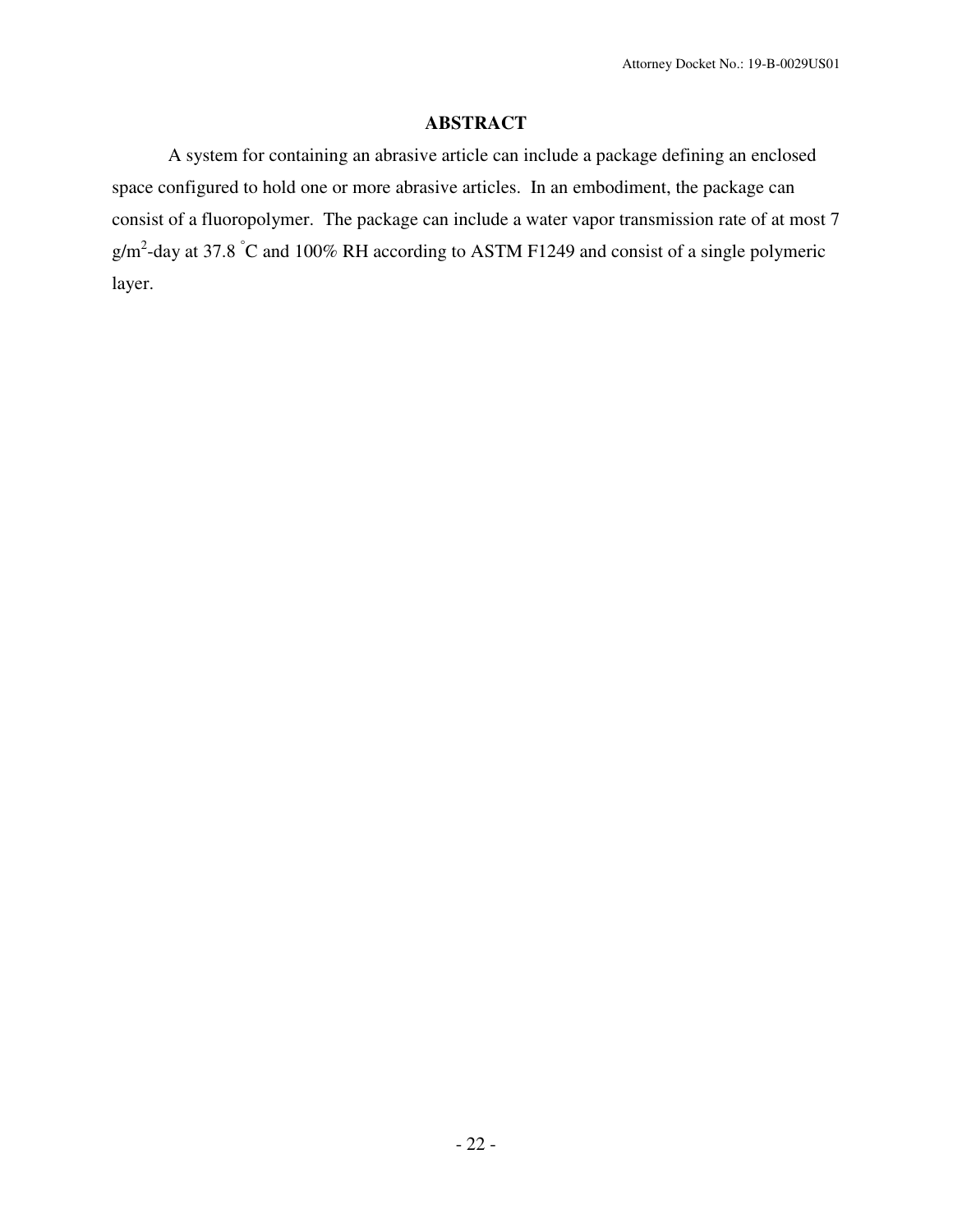

*FIG. 1*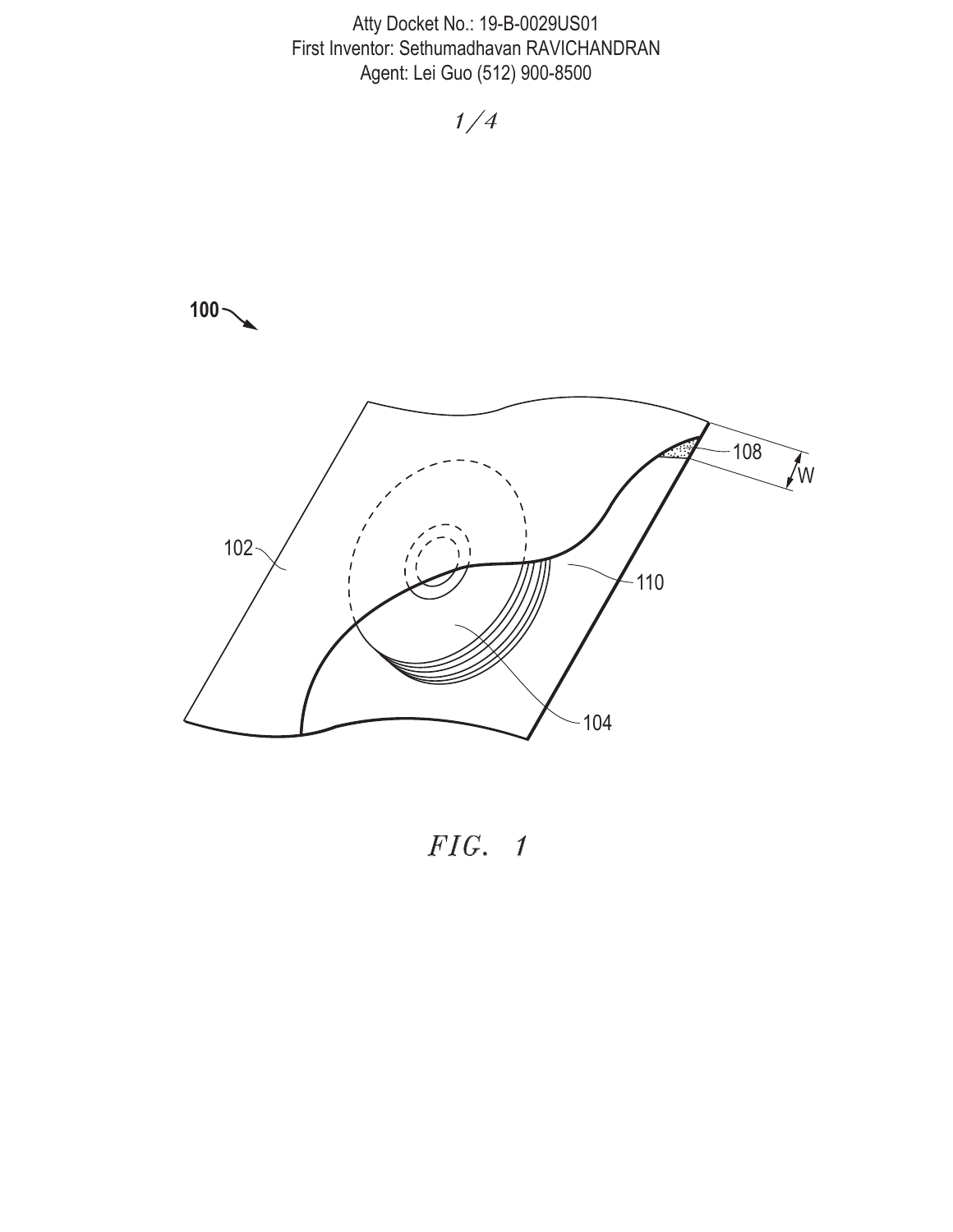

*FIG. 2*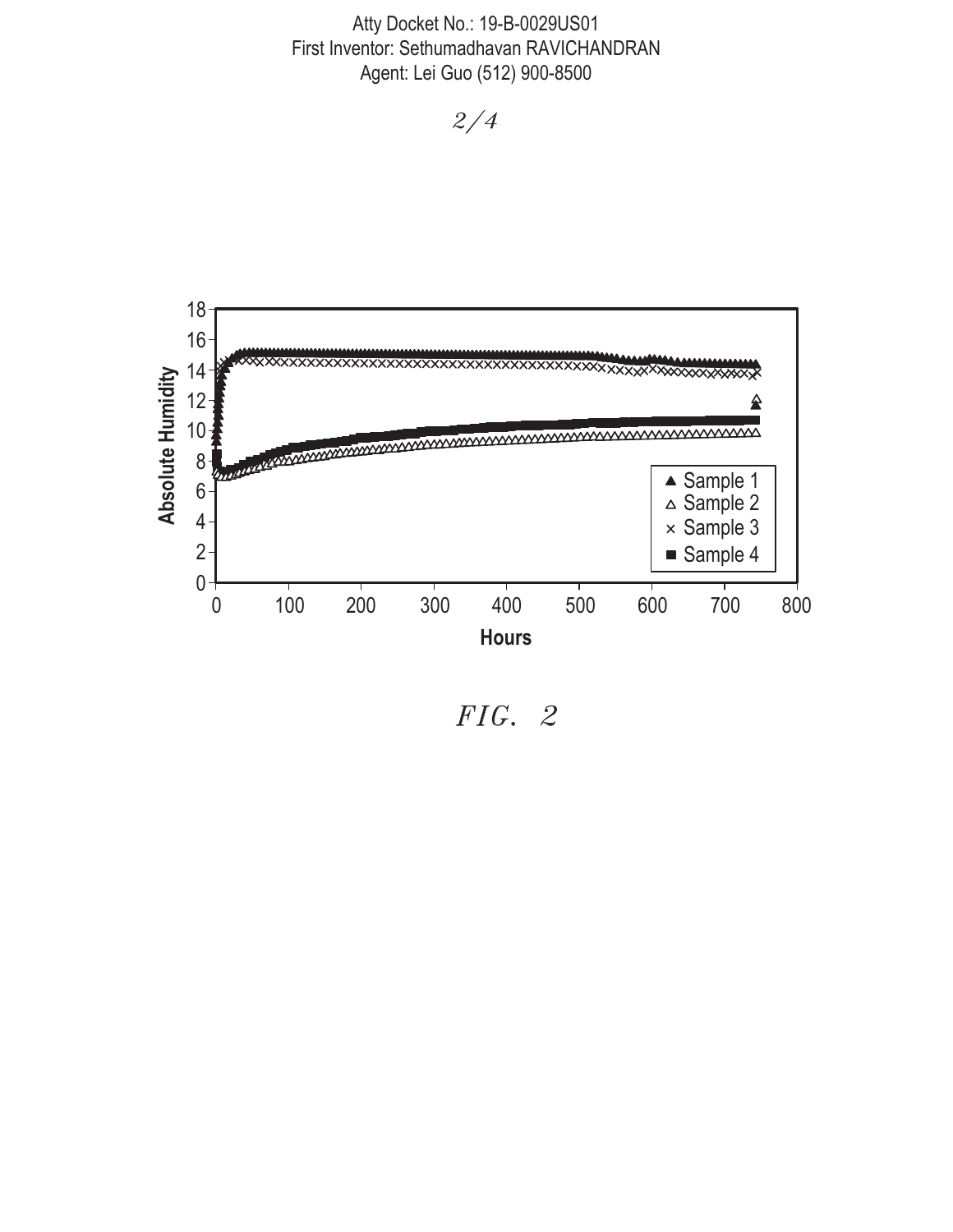

*FIG. 3*